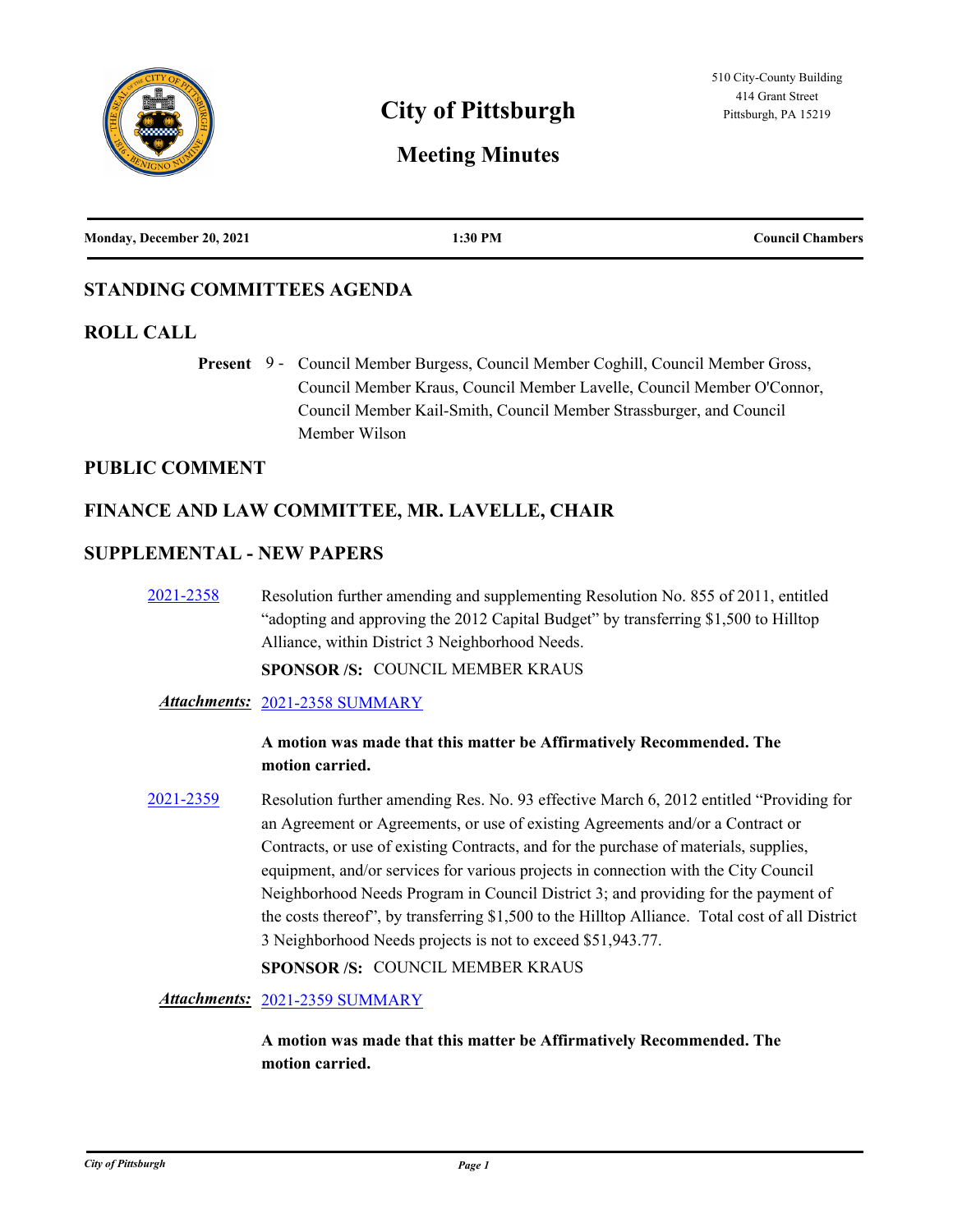[2021-2360](http://pittsburgh.legistar.com/gateway.aspx?m=l&id=/matter.aspx?key=27268) Resolution authorizing the Mayor and the Department of Law and/or the Director of the Department of Finance, on behalf of the City of Pittsburgh, in full and final settlement related to litigation at GD 19-007012 in the Court of Common Pleas of Allegheny County, Pennsylvania, to accept Three Hundred and Twenty-five Thousand Dollars and 00/100 (\$325,000.00); to issue a warrant in favor of Beth Ann Butler and Charles Butler, her husband, and their attorneys Elliott & Davis, PC, totaling Five Thousand Dollars and 00/100 (\$5,000.00) for the purchase of certain property and further authorizing the execution of a deed and other documents as needed to complete said property purchase.

Attachments: [2021-2360 Cover Letter-Revised letter - waiver of rule 8](http://pittsburgh.legistar.com/gateway.aspx?M=F&ID=91b24d61-82b8-4bfd-924d-3ed065ef296b.docx)

[Summary 2021-2360](http://pittsburgh.legistar.com/gateway.aspx?M=F&ID=42d0eebf-a5e8-4158-91a1-52f5b745d96e.docx)

### **A motion was made that this matter be Affirmatively Recommended. The motion carried.**

[2021-2365](http://pittsburgh.legistar.com/gateway.aspx?m=l&id=/matter.aspx?key=27273) Resolution further amending Resolution 549 of 2012, entitled "providing for an agreement/s, or use of existing agreements and/or a contract/s, or use of existing contracts, and for the purchase of materials, supplies, equipment, and/or services for City Council Neighborhood Needs Program and providing for the payment of the costs thereof" by transferring \$2,700 within District 1 Neighborhood Needs, for a District 2 project.

**SPONSOR /S:** COUNCIL MEMBER KAIL-SMITH

#### *Attachments:* [2021-2365 SUMMARY](http://pittsburgh.legistar.com/gateway.aspx?M=F&ID=8c69f1e7-ab86-4992-954c-e2689d5f9a68.docx)

### **A motion was made that this matter be Affirmatively Recommended. The motion carried.**

[2021-2366](http://pittsburgh.legistar.com/gateway.aspx?m=l&id=/matter.aspx?key=27274) Resolution further amending and supplementing Resolution No. 855 of 2011, entitled "adopting and approving the 2012 Capital Budget" by transferring a total of \$2,700 within District 1 Neighborhood Needs, for a District 2 project. **SPONSOR /S:** COUNCIL MEMBER KAIL-SMITH

*Attachments:* [2021-2366 SUMMARY](http://pittsburgh.legistar.com/gateway.aspx?M=F&ID=96fdee35-0f2f-4ddd-b582-4d55725be309.docx)

# **A motion was made that this matter be Affirmatively Recommended. The motion carried.**

# **DEFERRED PAPERS**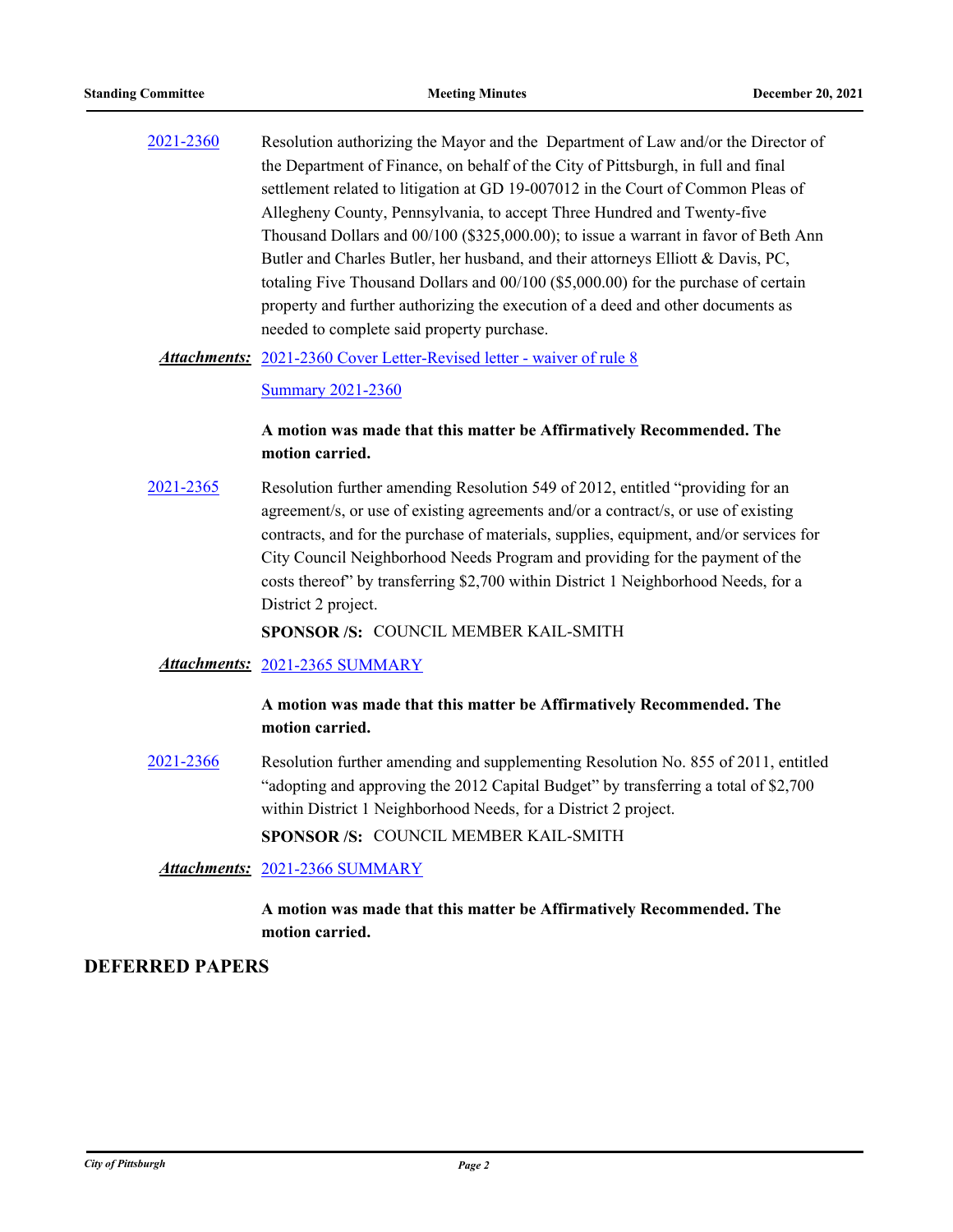[2021-2271](http://pittsburgh.legistar.com/gateway.aspx?m=l&id=/matter.aspx?key=27173) Resolution authorizing the issuance of two (2) warrants in favor of Plavchak Construction Company, Inc. totaling Thirty Thousand Three Hundred Forty-Nine Dollars and Ninety-Eight Cents (\$30,349.98), which shall be allocated as follows: Twenty-Five Thousand Dollars and Zero Cents (\$25,000.00) payable from the Department of Parks and Recreation, and Five Thousand Three Hundred Forty-Nine Dollars and Ninety-Eight Cents (\$5,349.98) payable from the Department of Law; in final settlement related to litigation at GD 17-010527 in the Court of Common Pleas of Allegheny County, Pennsylvania. *(Executive Session held 12/17/21)*

Attachments: [2021-2271 Cover Letter Plavchak Council letter \(Schenley\)](http://pittsburgh.legistar.com/gateway.aspx?M=F&ID=e8fb1457-3c9d-4515-babe-e7d001092a53.docx)

[Summary 2021-2271](http://pittsburgh.legistar.com/gateway.aspx?M=F&ID=97e07721-fc2e-4bc2-89a7-0bf296d84b79.docx)

### **A motion was made that this matter be Affirmatively Recommended. The motion carried.**

[2021-2272](http://pittsburgh.legistar.com/gateway.aspx?m=l&id=/matter.aspx?key=27174) Resolution authorizing the issuance of two (2) warrants in favor of Plavchak Construction Company, Inc. totaling Fifty Six Thousand Three Hundred Ninety One Dollars and 1/100 Cents (\$56,391.01), which shall be allocated as follows: Forty Five Thousand One Hundred Thirteen Dollars and 09/100 Cents (\$45,113.09) payable from the Department of Public Works, and Eleven Thousand Two Hundred Seventy Seven Dollars and 92/100 Cents (\$11,277.92) payable from the Department of Law; in final settlement related to litigation at GD 17-010250 in the Court of Common Pleas of Allegheny County, Pennsylvania. *(Executive Session held 12/17/21)*

Attachments: [2021-2272 Cover Letter Plavchak Council letter \(Riverview\)](http://pittsburgh.legistar.com/gateway.aspx?M=F&ID=a75700d4-eca9-4f05-90c7-9c7c9d4226de.docx)

[Summary 2021-2272](http://pittsburgh.legistar.com/gateway.aspx?M=F&ID=f3d2cfe2-e145-4c9a-a8b0-644c4f0b05ab.docx)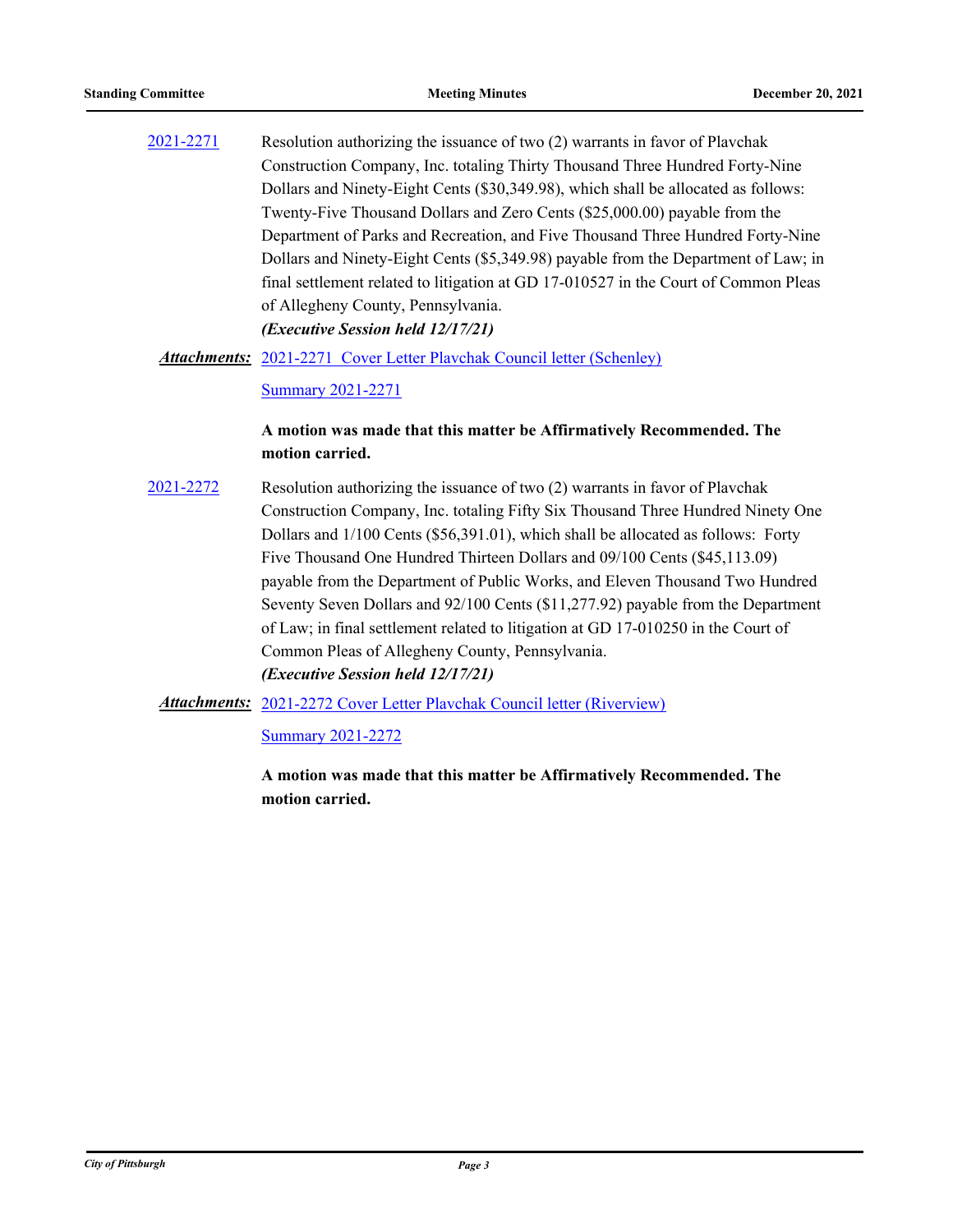[2021-2273](http://pittsburgh.legistar.com/gateway.aspx?m=l&id=/matter.aspx?key=27175) Resolution authorizing the issuance of two (2) warrants in favor of Plavchak Construction Company, Inc. totaling Thirty Thousand One Hundred Thirty-six Dollars and 76/100 Cents (\$30,136.76), which shall be allocated as follows: Five Thousand Three Hundred Seventy Dollars and 75/100 Cents (\$5,370.75) payable from the Department of Public Works, and Twenty Four Thousand Seven Hundred Seventy Six Dollars and 01/100 Cents (\$24,766.01) payable from the Department of Law; in final settlement related to litigation at GD 21-000871 in the Court of Common Pleas of Allegheny County, Pennsylvania. *(Executive Session held 12/17/21)*

Attachments: [2021-2273 Cover Letter Plavchak Council letter \(Magee\)](http://pittsburgh.legistar.com/gateway.aspx?M=F&ID=8fdcde13-8368-4fef-9be3-fe72ef1cbcc9.docx)

[Summary 2021-2273](http://pittsburgh.legistar.com/gateway.aspx?M=F&ID=ed893a9a-f535-4082-ac8a-85c5fdc57757.docx)

**A motion was made that this matter be Affirmatively Recommended. The motion carried.**

### **NEW PAPERS**

[2021-2321](http://pittsburgh.legistar.com/gateway.aspx?m=l&id=/matter.aspx?key=27224) Resolution authorizing the Mayor and the Director of the Department of Finance to execute a quit claim deed or deeds and all related documents, agreements and instruments conveying AS IS all of the City's right, title and interest, if any, in Block 25-B Lot 15, Block 29-F Lot 89, and Block 25-P/Lot 39 (the Properties) of Ward 6 and Ward 2 of Council District 7 to the Urban Development Authority of Pittsburgh (URA) for consideration of \$1.00 each, contingent upon the Mayor and the Director of the Department of Finance first entering into a Cooperation Agreement or Agreements with the URA setting forth the rights and obligations of the City and the URA relating to these initial conveyances and further setting forth the rights and obligations of the City and the URA relating to the subsequent disposition of this property to third parties.

Attachments: 2021-2321 Cover Letter-12.10.2021 Cover Letter Sale of City Owned Strip District Parcels **[Summary 2021-2321](http://pittsburgh.legistar.com/gateway.aspx?M=F&ID=e30a81f4-2b59-4426-bc09-095f43580027.docx)** 

**Motion To Approve.**

**Motion to Table**

**FAILED for lack of second.**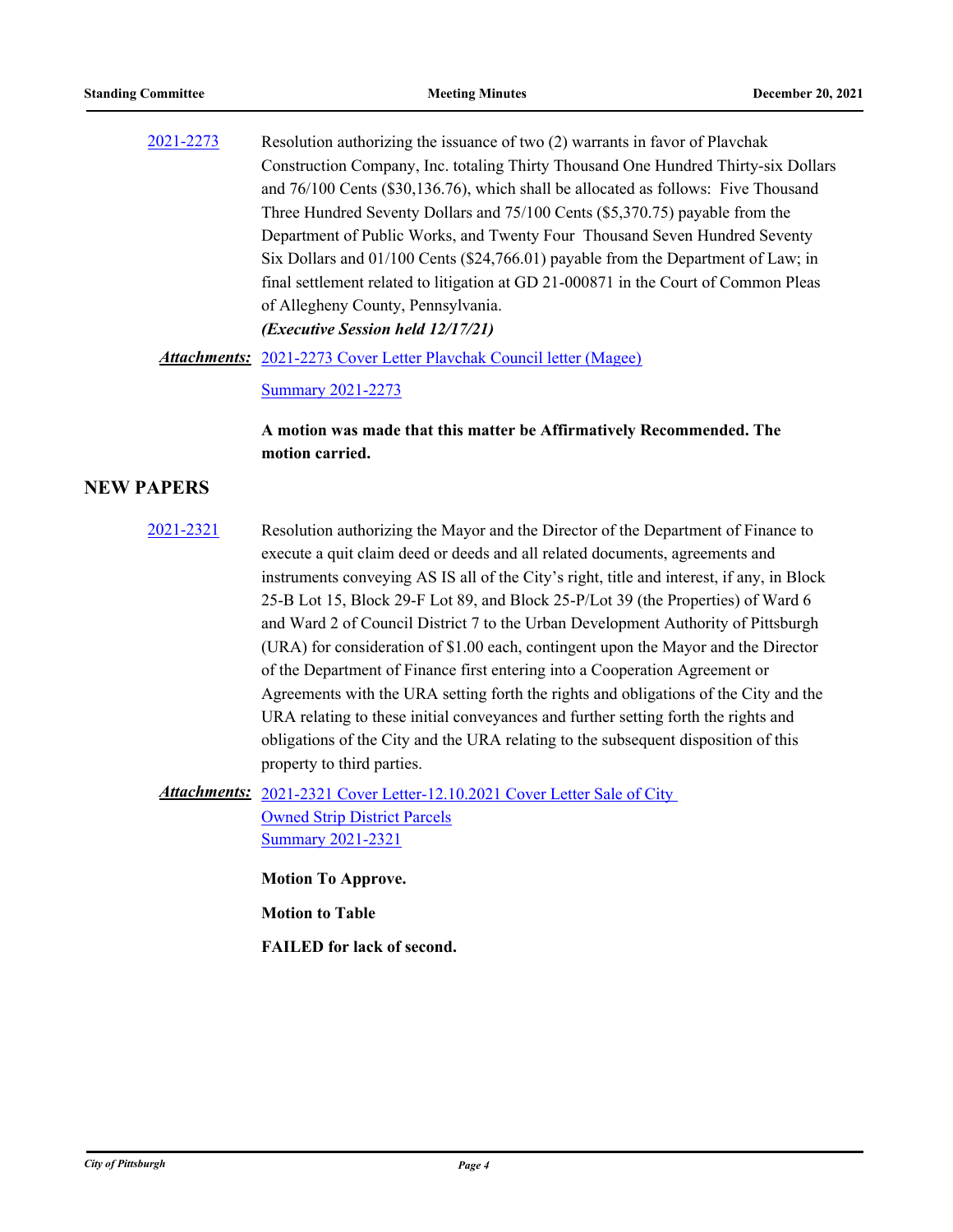| 2021-2322 | Resolution authorizing the Mayor and the Director of Finance (on behalf of the City of   |
|-----------|------------------------------------------------------------------------------------------|
|           | Pittsburgh) to acquire from the Urban Redevelopment Authority of Pittsburgh (URA)        |
|           | all of the URA's rights, title and interest, if any, to the URA-owned properties located |
|           | at 6111 Butler Street in the 10th Ward of Pittsburgh Council District 7 designated as    |
|           | Block 120-G, Lot 145 in the Deed Registry Office of Allegheny County,                    |
|           | Pennsylvania and as known as the "62nd Street Site" or the sum of \$1.00 plus all        |
|           | necessary and incidental expenses in connection with such acquisition.                   |
|           |                                                                                          |

[2021-2322 Cover Letter-12.10.2021 Purchase 6111 Butler Street](http://pittsburgh.legistar.com/gateway.aspx?M=F&ID=2000f42d-2ecc-416b-a8ae-9a5c0a898a85.docx) *Attachments:*

[Summary 2021-2322](http://pittsburgh.legistar.com/gateway.aspx?M=F&ID=dc05375f-d1ee-429b-b7e5-0ae879371eab.docx)

**Motion to Approve**

**Motion to Table**

**Failed for lack of second**

[2021-2323](http://pittsburgh.legistar.com/gateway.aspx?m=l&id=/matter.aspx?key=27226) Resolution amending Resolution 866 of 2010, authorizing the creation of the Emergency Medical Services Hazardous Materials Trust Fund, to rename the fund, and clarify and update its uses.

Attachments: 2021-2323 Cover Letter-EMS HazMat Trust Fund amendment letter [Summary 2021-2323](http://pittsburgh.legistar.com/gateway.aspx?M=F&ID=fd5f7918-62da-47eb-9fb9-bab44a495118.docx)

# **A motion was made that this matter be Affirmatively Recommended. The motion carried.**

[2021-2324](http://pittsburgh.legistar.com/gateway.aspx?m=l&id=/matter.aspx?key=27227) Resolution authorizing the Mayor and the Director of the Department of Finance, on behalf of the City of Pittsburgh, to enter into a Cooperation Agreement with the Housing Authority of the City of Pittsburgh to document local cooperation and the Housing Authority's agreement to make payments in lieu of taxes for the Manchester Redevelopment housing development.

Attachments: 2021-2324 Cover Letter- Manchester PILOT Letter KP

[Summary 2021-2324](http://pittsburgh.legistar.com/gateway.aspx?M=F&ID=ef4b1359-fcc0-40fb-9621-fa638b1295be.docx)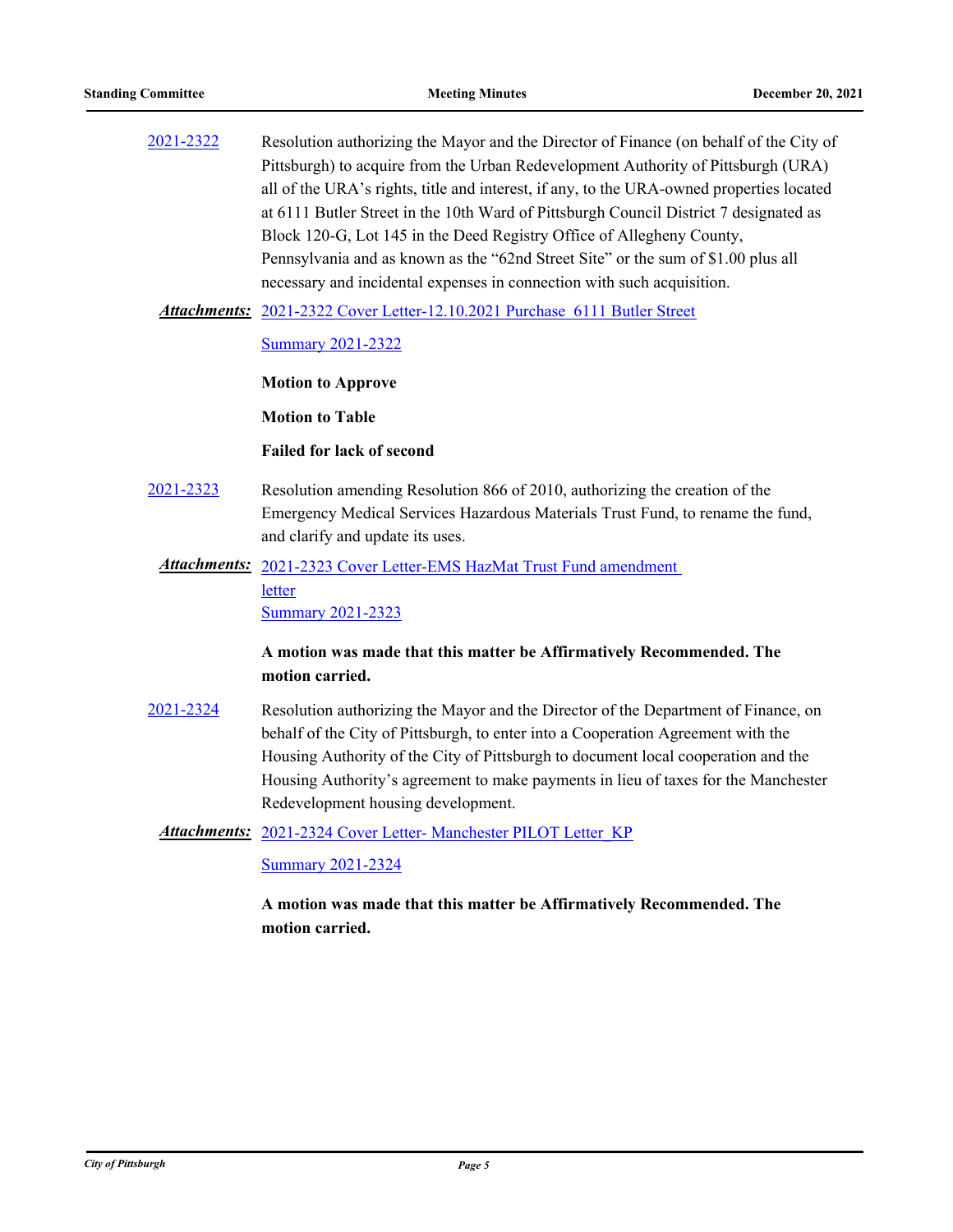[2021-2325](http://pittsburgh.legistar.com/gateway.aspx?m=l&id=/matter.aspx?key=27228) Resolution authorizing the Mayor and the Director of the Department of Finance, on behalf of the City of Pittsburgh, to enter into a Cooperation Agreement with the Housing Authority of the City of Pittsburgh to document local cooperation and the authority's agreement to make payments in lieu of taxes for the Northview Midrise housing development.

### Attachments: [2021-2325 Cover Letter- Northview Midrise PILOT Letter\\_KP](http://pittsburgh.legistar.com/gateway.aspx?M=F&ID=ecb99720-3a94-4fc0-b9c2-c4f0b4f37038.docx)

#### [Summary 2021-2325](http://pittsburgh.legistar.com/gateway.aspx?M=F&ID=33f7edb7-1790-471e-8db7-ab31e6168cb0.docx)

#### **A motion was made that this matter be Affirmatively Recommended. The motion carried.**

[2021-2326](http://pittsburgh.legistar.com/gateway.aspx?m=l&id=/matter.aspx?key=27229) Resolution authorizing the Mayor and the Director of the Department of Finance, on behalf of the City of Pittsburgh, to enter into a Cooperation Agreement with the Housing Authority of the City of Pittsburgh to document local cooperation and the Housing Authority's agreement to make payments in lieu of taxes for Larimer/East Liberty Phase I housing development.

#### Attachments: 2021-2326 Cover Letter- Larimer 1 PILOT Letter KP

#### [Summary 2021-2326](http://pittsburgh.legistar.com/gateway.aspx?M=F&ID=e3888a4a-6232-4555-8a8a-4b9911988be5.docx)

# **A motion was made that this matter be Affirmatively Recommended. The motion carried.**

[2021-2327](http://pittsburgh.legistar.com/gateway.aspx?m=l&id=/matter.aspx?key=27230) Resolution authorizing the Mayor and the Director of the Department of Finance, on behalf of the City of Pittsburgh, to enter into a Cooperation Agreement with the Housing Authority of the City of Pittsburgh to document local cooperation and the Housing Authority's agreement to make payments in lieu of taxes for Larimer/East Liberty Phase II housing development.

#### Attachments: 2021-2327 Cover Letter- Larimer 2 PILOT Letter KP

[Summary 2021-2327](http://pittsburgh.legistar.com/gateway.aspx?M=F&ID=8ad0bbf3-63ab-4b07-aa35-0fd1b124d0c0.docx)

#### **A motion was made that this matter be Affirmatively Recommended. The motion carried.**

[2021-2328](http://pittsburgh.legistar.com/gateway.aspx?m=l&id=/matter.aspx?key=27231) Resolution authorizing the Mayor and the Director of the Department of Finance, on behalf of the City of Pittsburgh, to enter into a Cooperation Agreement with the Housing Authority of the City of Pittsburgh to document local cooperation and the Housing Authority's agreement to make payments in lieu of taxes for Larimer/East Liberty Phase III housing development.

#### Attachments: 2021-2328 Cover Letter- Larimer 3 PILOT Letter KP

[Summary 2021-2328](http://pittsburgh.legistar.com/gateway.aspx?M=F&ID=2124a03d-4d17-4e4e-b7b3-9eb0ffacae97.docx)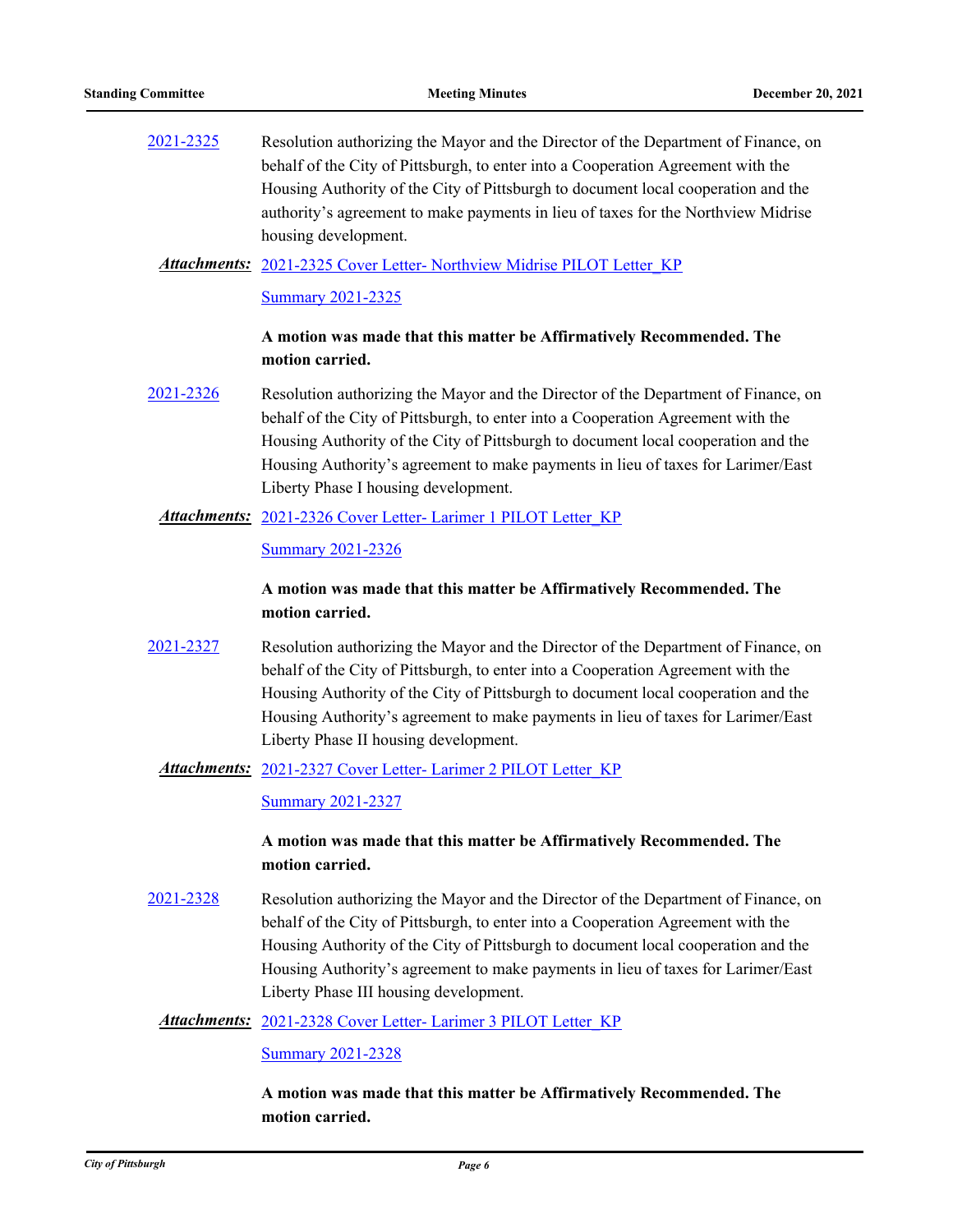[2021-2329](http://pittsburgh.legistar.com/gateway.aspx?m=l&id=/matter.aspx?key=27232) Resolution authorizing the Mayor and the Director of the Department of Finance, on behalf of the City of Pittsburgh, to enter into a Cooperation Agreement with the Housing Authority of the City of Pittsburgh to document local cooperation and the Housing Authority's agreement to make payments in lieu of taxes for Larimer/East Liberty Phase IV housing development.

#### [2021-2329 Cover Letter- Larimer 4 PILOT Letter\\_KP](http://pittsburgh.legistar.com/gateway.aspx?M=F&ID=36dbc17b-cec8-4e81-ace3-7041a06fdebc.docx) *Attachments:*

[Summary 2021-2329](http://pittsburgh.legistar.com/gateway.aspx?M=F&ID=8250289d-a5a1-4c7a-984b-b76a6098d646.docx)

### **A motion was made that this matter be Affirmatively Recommended. The motion carried.**

- [2021-2330](http://pittsburgh.legistar.com/gateway.aspx?m=l&id=/matter.aspx?key=27233) Resolution providing for the conveyance by the City of Pittsburgh of certain property, having been placed for sale to adjoining property owners in conjunction with the City of Pittsburgh Side Yard Program. ITEMS A through D: A: 3447 Milwaukee, B: 5454 Kincaid, C: 6340 Maxwell, D: 141 Berwick.
- Attachments: 2021-2330 Cover Letter-Sideyard December 2021 Council Letter [2021-2330 Sideyard\\_December\\_2021](http://pittsburgh.legistar.com/gateway.aspx?M=F&ID=17269911-8aa9-4a40-afa4-3e3255f6c4a3.pdf)

### **A motion was made that this matter be Affirmatively Recommended. The motion carried.**

[2021-2349](http://pittsburgh.legistar.com/gateway.aspx?m=l&id=/matter.aspx?key=27252) Resolution amending resolution number 580 of 2021, entitled "authorizing the Mayor and the Director of the Office of Management and Budget to enter into an Agreement or Agreements with the Urban Redevelopment Authority of Pittsburgh (URA) for the completion of projects approved in the City of Pittsburgh's American Rescue Plan" by previously approved URA ARP funding to a Food Justice Fund.

**SPONSOR /S:** COUNCIL MEMBER GROSS

# **A motion was made that this matter be TABLED. The motion carried by the following vote:**

- Aye: 9 Council Member Burgess, Council Member Coghill, Council Member Gross, Council Member Kraus, Council Member Lavelle, Council Member O'Connor, Council Member Kail-Smith, Council Member Strassburger, and Council Member Wilson
- **No:** 0

**Abstain:** 0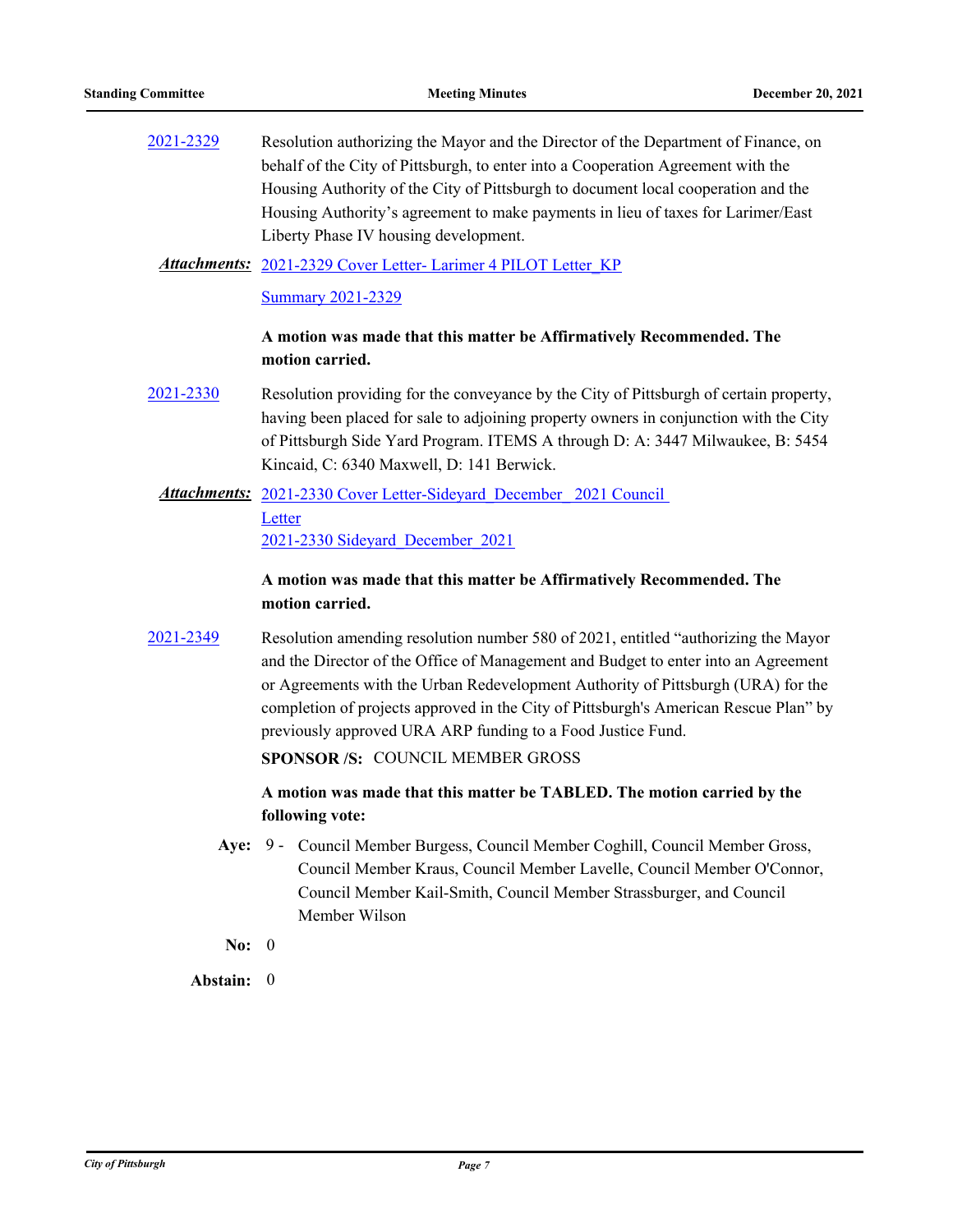### **INVOICES**

# **INVOICES FOR COUNCIL APPROVAL**

**The following departmental invoices not covered under a contract with the City shall be paid by the City Controller after the invoices have been approved by City Council at the December 20th Standing Committees meeting. A completed standard form detailing the expenditures is attached to all of the below listed invoices. No payments will be made to any of the below listed vendors prior the approval of City Council.**

# **CITY COUNCIL**

**Banksville Civic Association – donation (Dist. 2) 303.70**

**Lawrenceville United – donation (Dist. 7) 3,000.00**

**Municipal Code – annual support & hosting fees 1,450.00**

**Northside Coalition for Fair Housing – donation (Dist. 6) 500.00**

**Pree, Brenda – reimb/food for long Council meeting 171.94**

**Tkackeva, Brosha – reimb/Zoom & office coffee (Dist. 3) 120.20**

# **MAYOR'S OFFICE**

**Thurner Photography – picture and retouching for etched portrait 300.00**

#### **OFFICE OF EQUITY**

**Global Wordsmiths – interpretation services 4,900.00**

### **INNOVATION & PERFORMANCE**

**Vision Point Systems – system integrations: Twilio and Cherwell 3,705.00**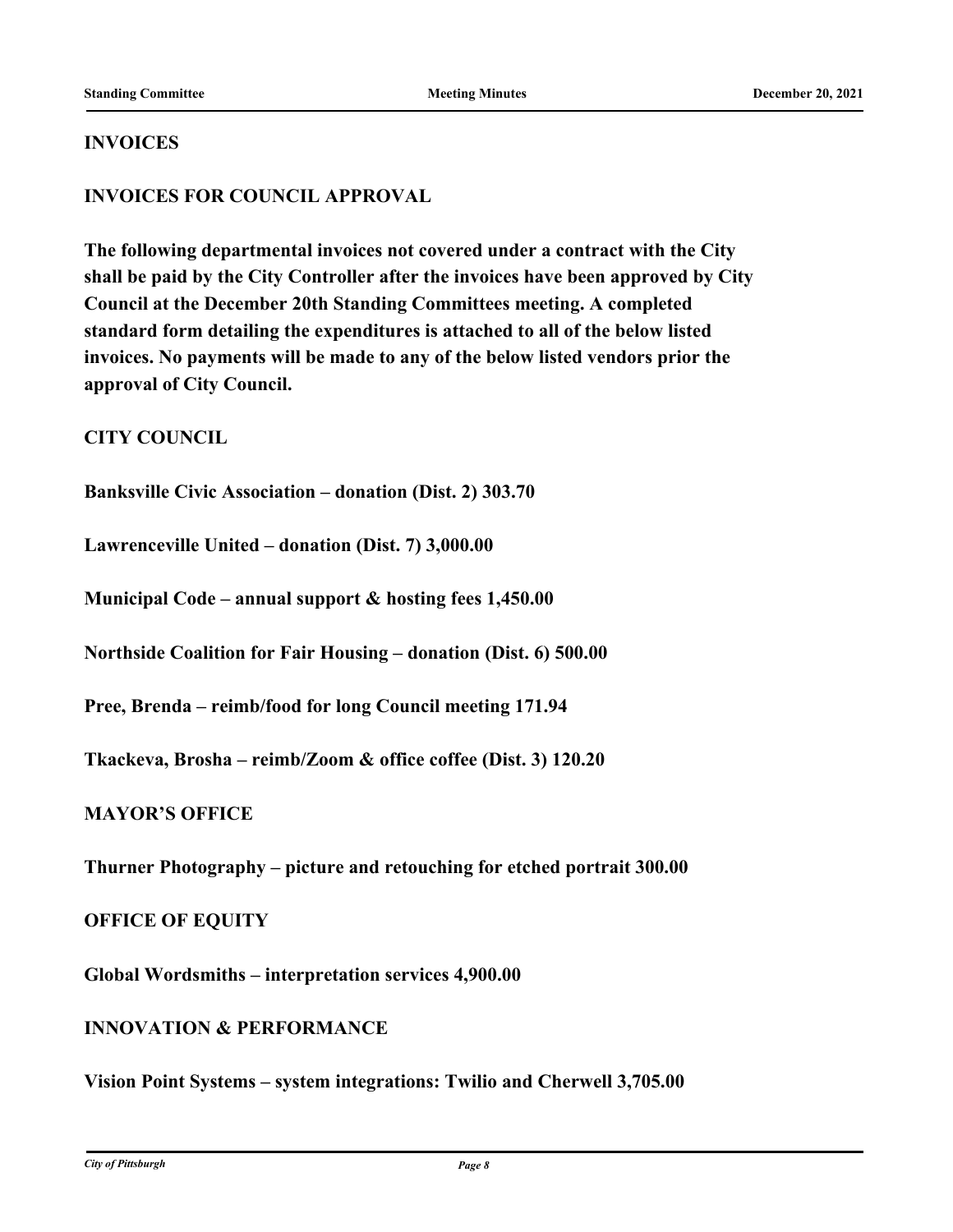**Verizon Business Services – November charges 1,196.04**

**Spok Inc – pager service 888.06**

**HUMAN RELATIONS**

**Speary, Wesley – gift cards for rewards at youth creative art contest 1,597.40**

**FINANCE**

**Vision Point Systems – software consultant for Finance project 2,660.00**

**Stanley Convergent Security Solutions – security monitoring charges 194.61**

**The Master's Touch – changes to tax forms 220.00**

**Pittsburgh Mailing Systems Inc – printing PDP envelopes and invoices 670.00**

**Coit Services Incorporated – office carpet cleaning 250.00**

**WB Mason Co – rental of water cooler 19.14**

**LAW**

**Planet Depos – hard copy of transcript 1,450.32**

**AKF Reporters Incorporated – depositions 943.10**

**Precise Discovery – computer storage of data for case 752.18**

#### **HUMAN RESOURCES**

**Civease – 2022 military event package for recruiting 5,000.00**

**Society for Human Resources Management (SHRM) – labor law posters 35.90**

**YourMemberhsip.com Inc – advertising 431.10**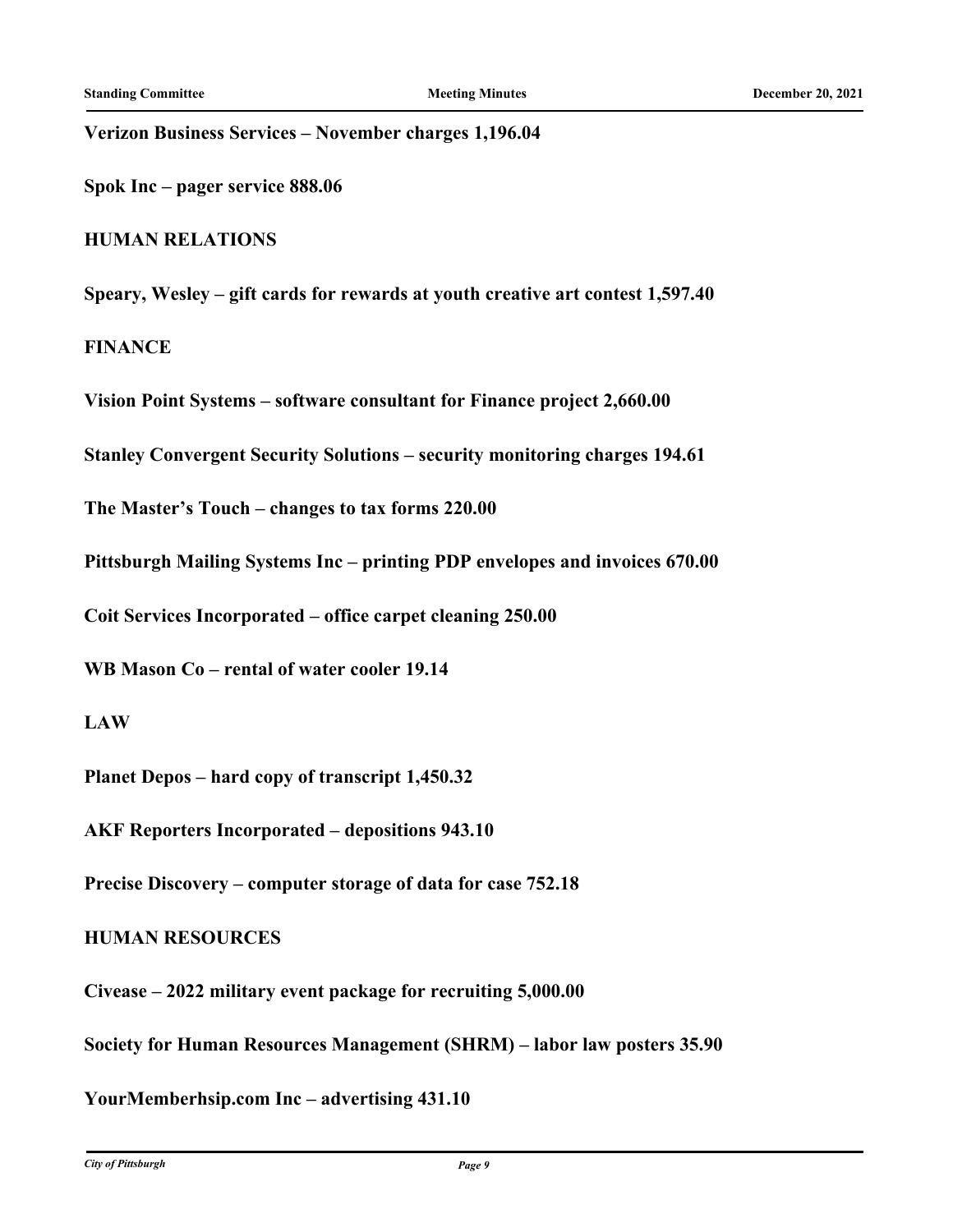### **PUBLIC SAFETY ADMINISTRATION**

**Hill, James – reimbursement for lighting for gingerbread house display 128.34**

**Troy Hill Citizens Inc – community group annual community festival 603.64**

**The People's Office – community group annual community festival 453.00**

**Beulah Baptist Church – community group annual community festival 305.64**

**EMS**

**Murrysville Medic One – EMS coverage at Steelers game 831.61**

**Patterson, Keith – EMS coverage at Steelers game 386.61**

**Pfund Superior Sales Co – main oxygen lines for ambulances 1,090.00**

**Ross/West View EMSA – EMS coverage at Steelers game 996.96**

**Plum Emergency Medical Services – EMS coverage at Steelers and Pitt games 3,621.92**

**Gerstacker, G Fred – EMS coverage at Steelers game 386.61**

**Druga, Robert – EMS coverage at Steelers game 386.61**

**Green, Garrett – EMS coverage at Steelers game 245.00**

**Orton, Jason – EMS coverage at Steelers game 386.61**

**Foxwall Emergency Medical Services – EMS coverage at Steelers game 831.61**

### **POLICE**

**Dollar Rent A Car Inc – vehicle rentals 2,667.75**

*City of Pittsburgh Page 10*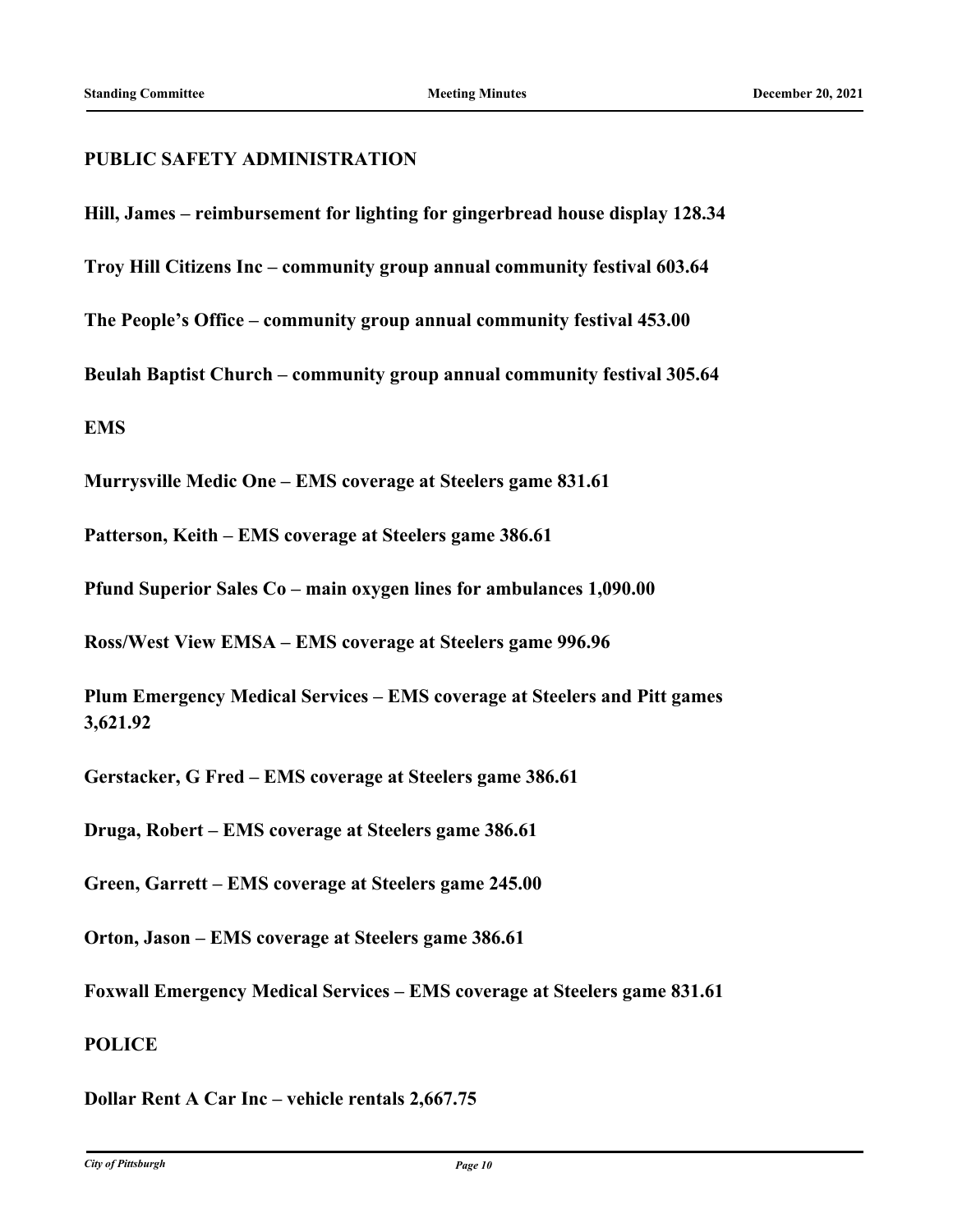# **FIRE**

**Unifirst Corp – mat and towel rental for training academy 442.20**

**Responder Training Enterprises – equipment for hazardous materials team 2,965.00**

**WB Mason Co Inc – rental of water cooler 3.48**

**WB Mason Co Inc – bottled 5 gallon water 23.52**

**Eastern Medical – medical oxygen 115.26**

**Bear Com – radio throat microphone for hazardous materials team 2,007.50**

### **OMI**

**Net Transcripts Inc – transcription of case interviews 1,440.85**

# **PUBLIC WORKS**

**Zoresco Equipment Co – long term rental of storage trailers 130.00**

**Zoresco Equipment Co – long term rental of storage trailers 110.00**

**Zoresco Equipment Co – long term rental of storage trailers 65.00**

**Christine Davis – historic resource survey form for Homewood Park 3,990.00**

**KJ Johnston – installation of basketball hoop at Vincennes Park 3,875.00**

# **PARKS & RECREATION**

**Altruism in Medicine Institute – workshop training 3,500.00**

**LaCaria, Aldene – tennis clinic instruction at Mellon tennis bubble 731.00**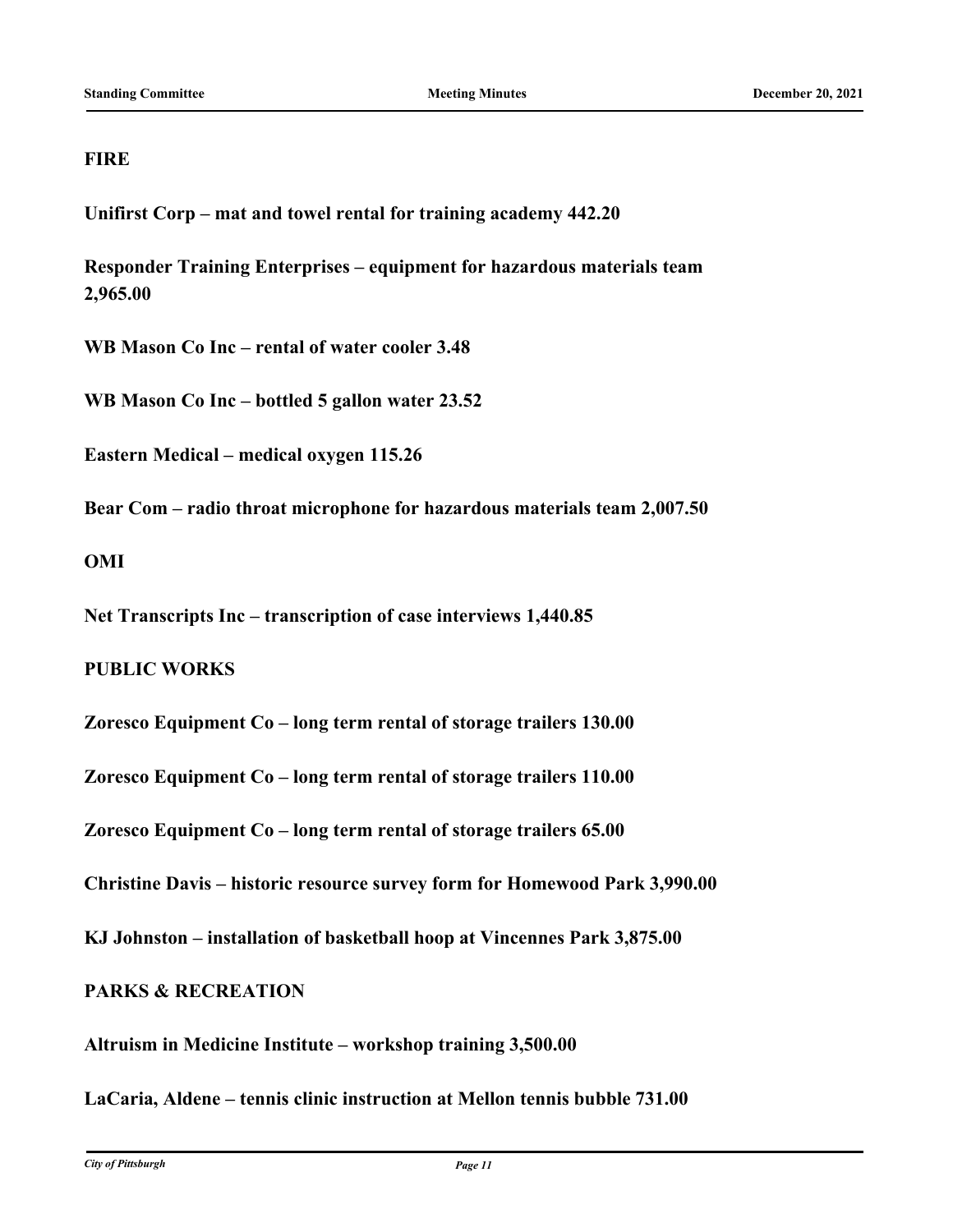**Haffner, Mark – tennis clinic instruction at Mellon tennis bubble 419.25**

**Siriprasert Jirakorn – tennis clinic instruction at Mellon tennis bubble 261.00**

**Paull, Mark J – tennis clinic instruction at Mellon tennis bubble 505.25**

**Hassan Shan – tennis clinic instruction at Mellon tennis bubble 270.00**

**DOMI**

**N Glantz & Son – coroplast sheets for traffic division 618.10**

**RoadSafe Traffic Systems – sign materials, District 7 Mobility Trust Fund 4,715.70**

# **CPRB**

**Parry, Nigel – website maintenance, CPRBpgh.org 1,694.35**

**United States Treasury – IRS levy payment of Nigel Parry 318.48 A motion was made that this matter be Approved. The motion carried.**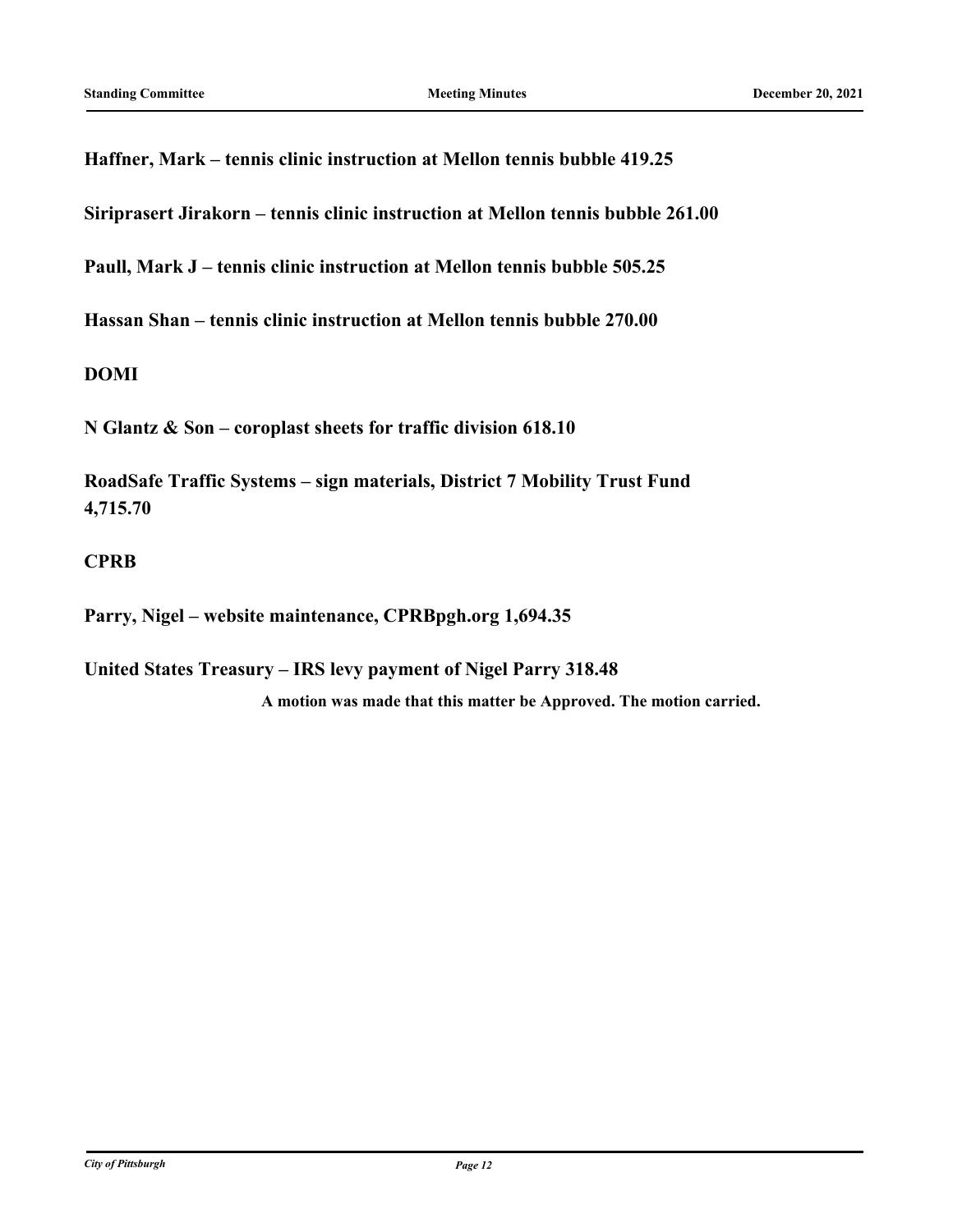#### **INTRA DEPARTMENTAL TRANSFERS**

**To: The Honorable President and Members of Council**

**From: Office of Management and Budget**

**Date: 12/17/2021**

**Re: Intradepartmental transfer**

**Dear President and Members of Council:**

**Per Resolution 650 of 2020, which authorizes City Council to approve intradepartmental transfers throughout the 2021 Fiscal Year, the Office of Management and Budget would like to make the following transfer(s):**

**Department of Public Safety – Bureau of Emergency Medical Services**

**Amount from:**

**\$45,000.00 to 220000.56151 Operational Supplies**

#### **Amount to:**

**\$45,000.00 to 220000.57531 Vehicles**

**The transfer is to cover the cost of repair work to an ambulance.**

**A motion was made that this matter be Approved. The motion carried.**

## **P-CARD APPROVALS**

**A motion was made that this matter be Approved. The motion carried.**

[Item 85](http://pittsburgh.legistar.com/gateway.aspx?m=l&id=/matter.aspx?key=27280) P-Cards

*Attachments:* [Weekly Council Report 12-08-21 - 12-14-21 \(2\)](http://pittsburgh.legistar.com/gateway.aspx?M=F&ID=d3a4242a-934a-41a3-97a5-b1efc26ca551.xls)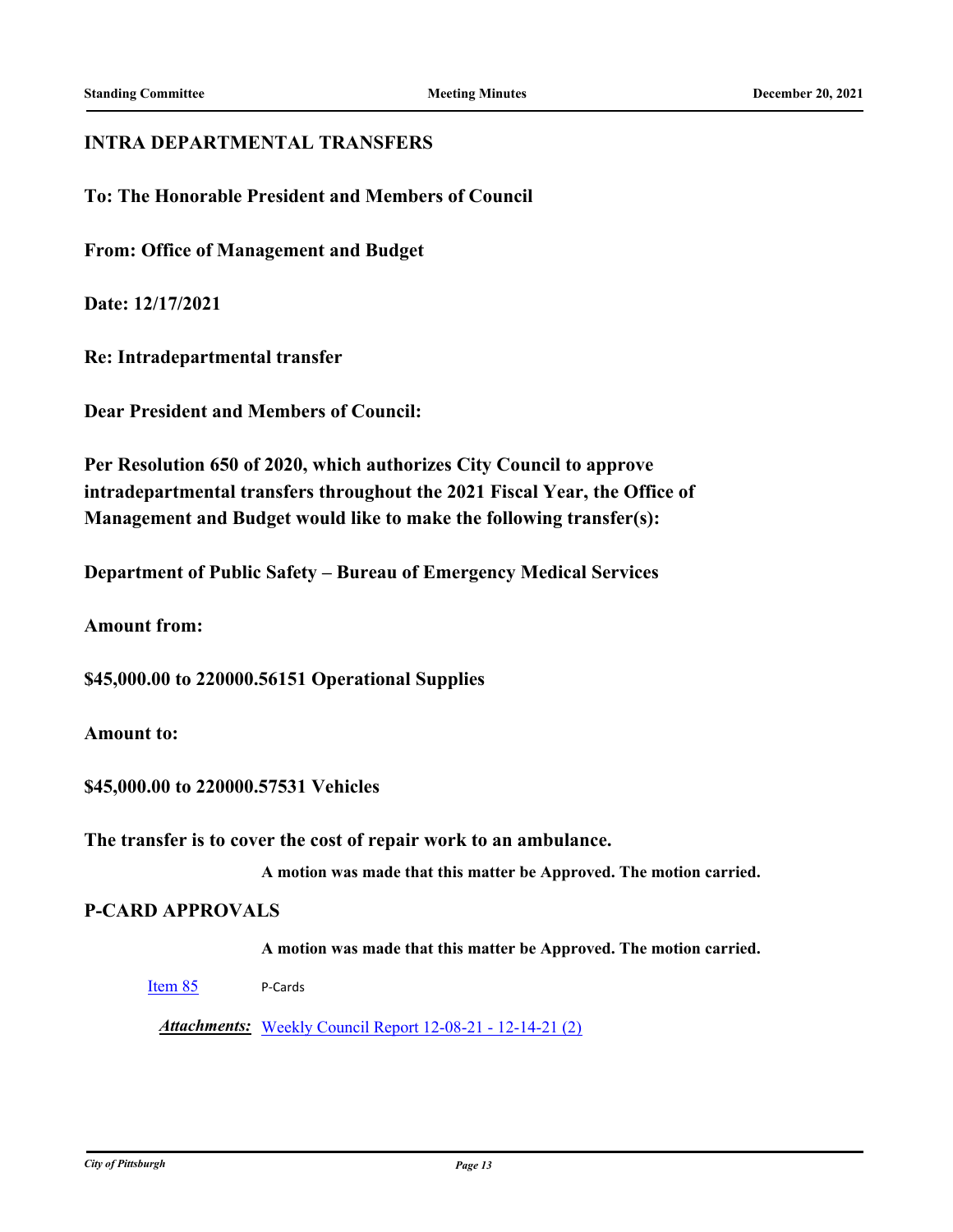# **PUBLIC SAFETY SERVICES COMMITTEE, MR. O'CONNOR, CHAIR**

# **RECOMMITTED PAPERS**

[2021-2174](http://pittsburgh.legistar.com/gateway.aspx?m=l&id=/matter.aspx?key=27067) Ordinance amending and supplementing the Pittsburgh Code of Ordinances, Title Five: Traffic, Article One: Administration, Chapter 503: Enforcement and Control, by adding a new section, Section 503.17: "Equitable and Fair Enforcement of Motor Vehicle Laws."

> SPONSOR /S: COUNCIL MEMBER BURGESS, COUNCIL MEMBER KRAUS, COUNCIL MEMBER WILSON, COUNCIL MEMBER LAVELLE AND COUNCIL MEMBER STRASSBURGER

**A motion was made that this matter be Affirmatively Recommended. The motion carried.**

# **PUBLIC WORKS COMMITTEE, MR. COGHILL, CHAIR**

### **SUPPLEMENTAL - NEW PAPERS**

[2021-2357](http://pittsburgh.legistar.com/gateway.aspx?m=l&id=/matter.aspx?key=27265) Resolution authorizing the Mayor and Director of the Department of Public Works, to execute relevant agreements to receive grant funding from the Urban Redevelopment Authority of Pittsburgh for Enright Park improvements, and further providing for an agreement or the use of existing agreements and expenditures, at a cost not to exceed ONE MILLION (\$1,000,000.00) DOLLARS for this stated purpose.

#### [2021-2357 Cover Letter-DOC004](http://pittsburgh.legistar.com/gateway.aspx?M=F&ID=66714af3-aede-4517-b384-e4b816e18685.PDF) *Attachments:*

[Summary 2021-2357](http://pittsburgh.legistar.com/gateway.aspx?M=F&ID=6a89c556-ab21-4858-b74c-adc66aec33fa.docx)

# **A motion was made that this matter be Affirmatively Recommended. The motion carried.**

#### **NEW PAPERS**

[2021-2307](http://pittsburgh.legistar.com/gateway.aspx?m=l&id=/matter.aspx?key=27210) Resolution further amending Resolution No. 797, effective December 28, 2017, entitled "Resolution adopting and approving the 2018 Capital Budget and the 2018 Community Development Block Grant Program, and the 2018 through 2023 Capital Improvement Program", by reducing SMALLMAN STREET RECONSTRUCTION by \$7,000.00 and increasing BIKE SHARE by \$7,000.00.

Attachments: 2021-2307 Cover Letter-2018 Bike Share Letter 120621 (1)

[Summary 2021-2307](http://pittsburgh.legistar.com/gateway.aspx?M=F&ID=263fdaca-d104-432f-806e-43d85ce18db7.docx)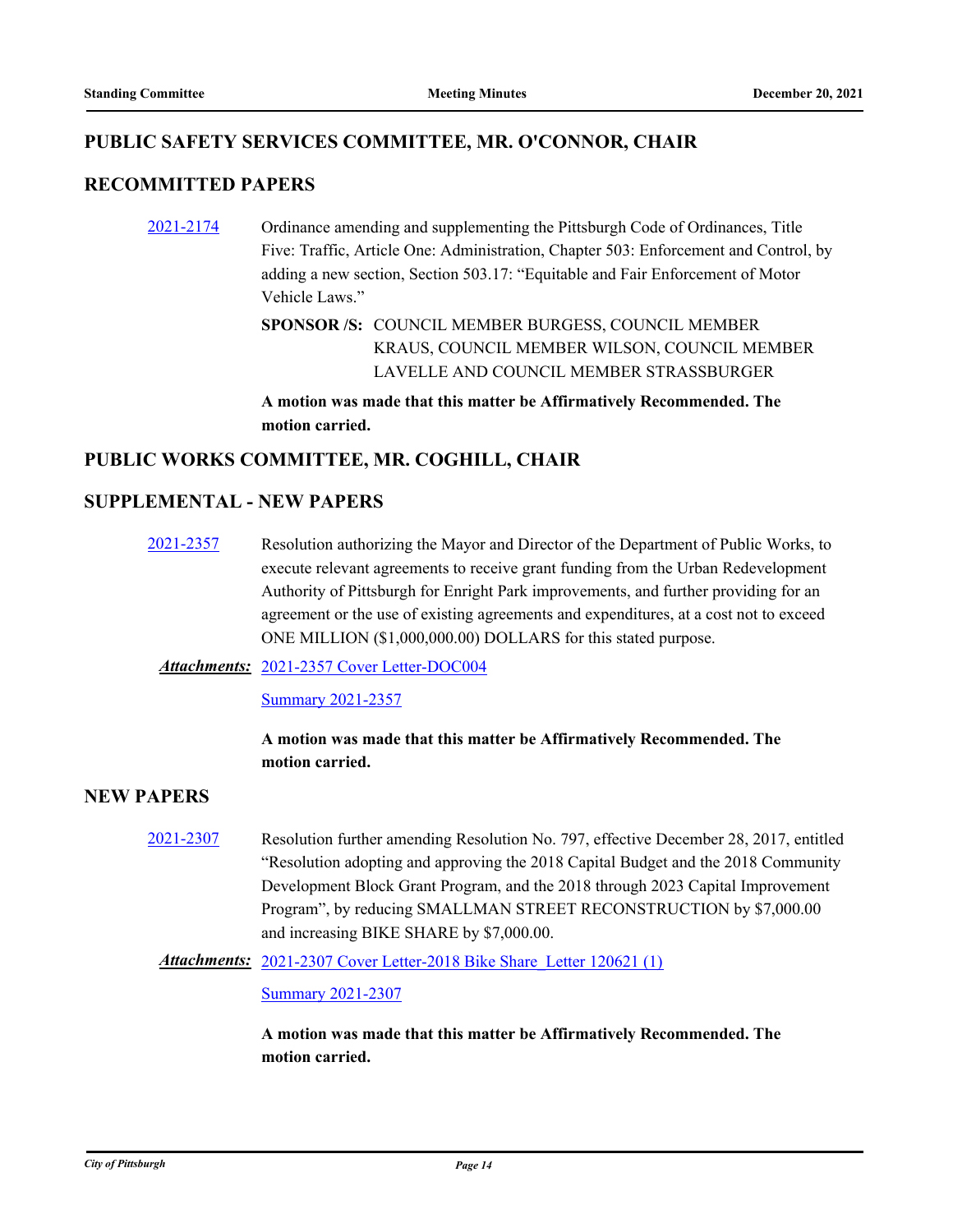[2021-2308](http://pittsburgh.legistar.com/gateway.aspx?m=l&id=/matter.aspx?key=27211) Resolution providing for a settlement agreement with the Pennsylvania Department of Transportation for costs associated with work on the Central Business District Signals Phase 2 Project, with a total project cost of Five Million Three Hundred and Four Thousand and One Dollars (\$5,304,001.00) of which is already appropriated and spent; and the municipal share of Commonwealth Incurred Costs not to exceed Thirteen Thousand Four Hundred Sixty Five Dollars and Fifty Nine Cents (\$13,465.59) dollars, an increase of Three Thousand Four Hundred Sixty Five Dollars and Fifty Nine Cents (\$3,465.59) from the previously executed agreement (50229.2).

# Attachments: 2021-2308 Cover Letter-Sign CBD Signals Phase 2 Settlement Agreement Letter [Summary 2021-2308](http://pittsburgh.legistar.com/gateway.aspx?M=F&ID=b06ab433-3913-4b4c-bc89-9214a325add7.docx)

### **A motion was made that this matter be Affirmatively Recommended. The motion carried.**

[2021-2309](http://pittsburgh.legistar.com/gateway.aspx?m=l&id=/matter.aspx?key=27212) Resolution providing for an amended reimbursement agreement with the Pennsylvania Department of Transportation for costs associated with the addition of the Final Design, Right-of-Way and Utility phases of the Swinburne Bridge Project and providing for the payment of costs thereof, not to exceed Two Million Three Hundred and Fifty Thousand Dollars (\$2,350,000.00); a One Million and Three Hundred Thousand Dollar (\$1,300,000.00) increase from the previously executed agreement (52622.1), reimbursable at ninety five percent; and the municipal share of Commonwealth Incurred Costs not to exceed Four Thousand (\$4,000.00) dollars, an increase of Two Thousand and Five Hundred Dollars (\$2,500.00) from the previously executed agreement (52622.1).

Attachments: 2021-2309 Cover Letter-Sign Swinburne RA Amen 2 Letter

[Summary 2021-2309](http://pittsburgh.legistar.com/gateway.aspx?M=F&ID=a8ee2f30-4c8d-4639-a2c0-b57cd8e03923.docx)

# **A motion was made that this matter be Affirmatively Recommended. The motion carried.**

- [2021-2310](http://pittsburgh.legistar.com/gateway.aspx?m=l&id=/matter.aspx?key=27213) Resolution providing for a reimbursement agreement with the Pennsylvania Department of Transportation for costs associated with the Pittsburgh Pedestrian Wayfinding Project; providing for the payment of the costs thereof, not to exceed One Million Four Hundred Thousand dollars (\$1,400,000.00). This resolution serves to authorize only the Reimbursement Agreement, at a cost of Zero dollars (\$0.00). Future Resolutions will authorize the project specific service agreements.
	- Attachments: [2021-2310 Cover Letter-Sign\\_Wayfinding RA Letter\\_ Letterhead](http://pittsburgh.legistar.com/gateway.aspx?M=F&ID=d26a45eb-ac17-4d75-abfe-b71f61922efc.docx)

#### [Summary 2021-2310](http://pittsburgh.legistar.com/gateway.aspx?M=F&ID=eb7f874c-bb49-4421-86d4-2d41dee82bb6.docx)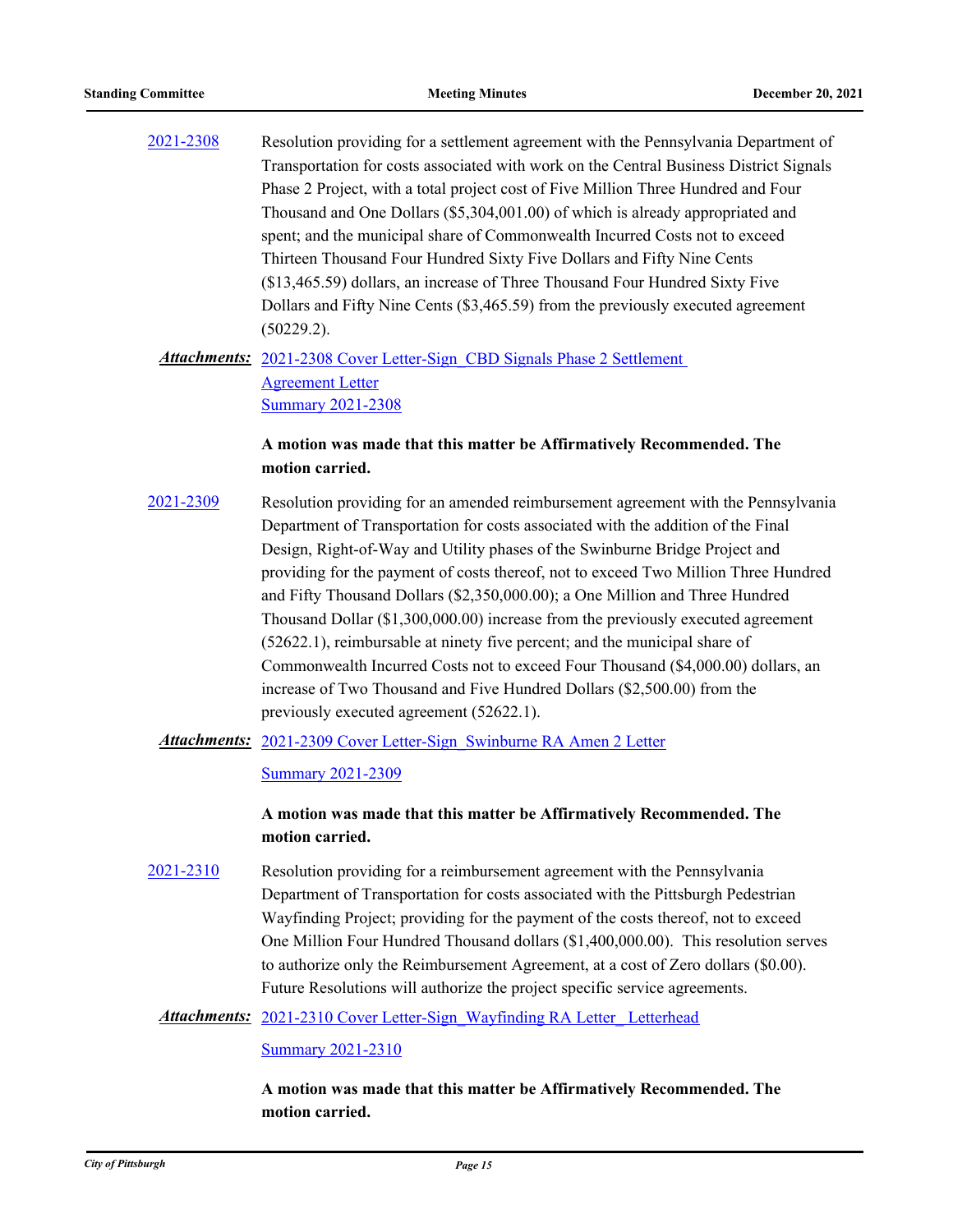- [2021-2311](http://pittsburgh.legistar.com/gateway.aspx?m=l&id=/matter.aspx?key=27214) Resolution providing for a supplemental agreement with the Larson Design Group, Inc. for costs associated with the West Ohio Street Bridge Project; providing for the payment of the costs thereof, not to exceed Eight Hundred and Twenty Five Thousand One Hundred and Twelve Dollars and Ninety Cents (\$825,112.90), an increase of Eighty Four Thousand Five Hundred and Ninety Six dollars and Seventy Nine cents (\$84,596.79) from the previously executed agreement (52953).
	- Attachments: 2021-2311 Cover Letter-Sign West Ohio Street Larson Sup **Letter** [Summary 2021-2311](http://pittsburgh.legistar.com/gateway.aspx?M=F&ID=67ef50b4-b8d7-4169-bbfa-7beba667768f.docx)

### **A motion was made that this matter be Affirmatively Recommended. The motion carried.**

- [2021-2312](http://pittsburgh.legistar.com/gateway.aspx?m=l&id=/matter.aspx?key=27215) Resolution providing for a reimbursement agreement with the Pennsylvania Department of Transportation for costs associated with the Healthy Ride Electrified Project through the Congestion Mitigation and Air Quality Improvement Program.
	- Attachments: 2021-2312 Cover Letter-Healthy Ride Electrified RA Letter Letterhead 4-16-20 [Summary 2021-2312](http://pittsburgh.legistar.com/gateway.aspx?M=F&ID=71ef550f-b7e6-4224-aa82-1e8b07936a43.docx)

### **A motion was made that this matter be Affirmatively Recommended. The motion carried.**

- [2021-2313](http://pittsburgh.legistar.com/gateway.aspx?m=l&id=/matter.aspx?key=27216) Resolution providing for a reimbursement agreement with the Pennsylvania Department of Transportation through their Transportation Alternative Set-Aside Program for costs associated with work on Critical Sidewalk Gaps projects, and providing for the payment of costs thereof, not to exceed, Nine Hundred Eighty Thousand (\$980,000.00) dollars; federally reimbursable at One Hundred percent; and the municipal share of Commonwealth Incurred Costs not to exceed Zero (\$0.00) dollars.
	- Attachments: 2021-2313 Cover Letter-Sign\_RA TA Set-Aside Critical Sidewalk Gaps Letter [Summary 2021-2313](http://pittsburgh.legistar.com/gateway.aspx?M=F&ID=d2497bf4-9774-4993-bb33-50e1739d56cc.docx)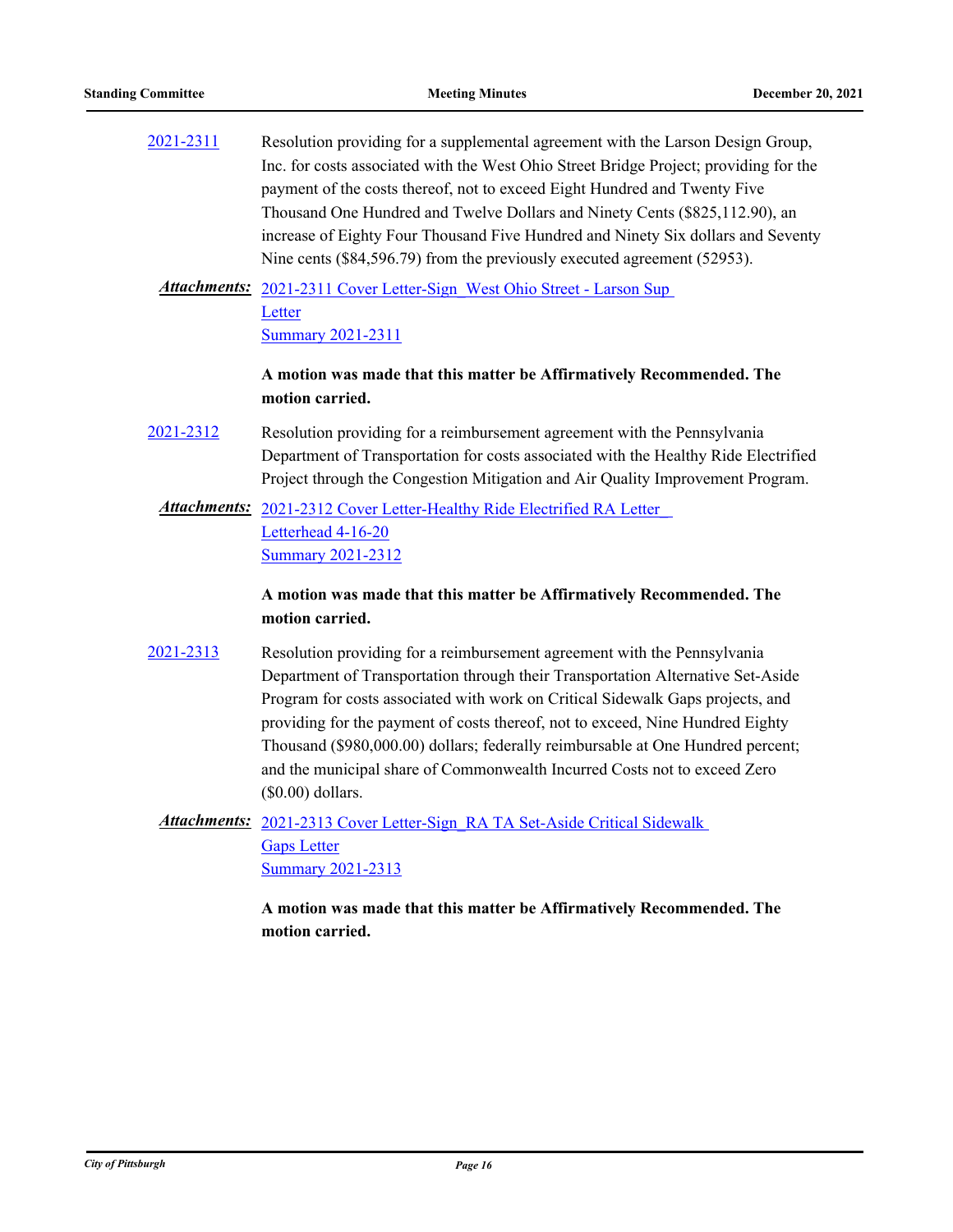[2021-2314](http://pittsburgh.legistar.com/gateway.aspx?m=l&id=/matter.aspx?key=27217) Ordinance amending and supplementing the Pittsburgh City Code, Title 4: Public Place and Property, Article II: Telecommunications in the Public Right-of-Way, by amending and supplementing language to Sections 427.03, 427.06, 427.07, 427.09, 427.11, 427.16, 427.19, and 427.20, establishing certain general and specific standards relating to the location, placement, construction and maintenance of Non-Tower Wireless Communications Facilities, and Small Cell Facilities; establishing certain general and specific standards for Wireless Communication Facilities in the public rights-of-way; establishing certain general and specific standards for Wireless Communications Facilities outside the public rights-of-way; providing for definitions; providing for the enforcement of said regulations; and providing for an effective date.

# Attachments: 2021-2314 Cover Letter-Sign City of Pittsburgh - Ch 427 Ordinance Amendment Letter\_ Letterhead [Summary 2021-2314](http://pittsburgh.legistar.com/gateway.aspx?M=F&ID=dc400025-be3e-4732-b8ee-1f0b83cf99ac.docx)

#### **A motion was made that this matter be AMENDED. The motion carried.**

[2021-2314](http://pittsburgh.legistar.com/gateway.aspx?m=l&id=/matter.aspx?key=27217) Ordinance amending and supplementing the Pittsburgh City Code, Title 4: Public Place and Property, Article II: Telecommunications in the Public Right-of-Way, by amending and supplementing language to Sections 427.03, 427.06, 427.07, 427.09, 427.11, 427.16, 427.19, and 427.20, establishing certain general and specific standards relating to the location, placement, construction and maintenance of Non-Tower Wireless Communications Facilities, and Small Cell Facilities; establishing certain general and specific standards for Wireless Communication Facilities in the public rights-of-way; establishing certain general and specific standards for Wireless Communications Facilities outside the public rights-of-way; providing for definitions; providing for the enforcement of said regulations; and providing for an effective date.

Attachments: 2021-2314 Cover Letter-Sign City of Pittsburgh - Ch 427 Ordinance Amendment Letter\_ Letterhead [Summary 2021-2314](http://pittsburgh.legistar.com/gateway.aspx?M=F&ID=dc400025-be3e-4732-b8ee-1f0b83cf99ac.docx)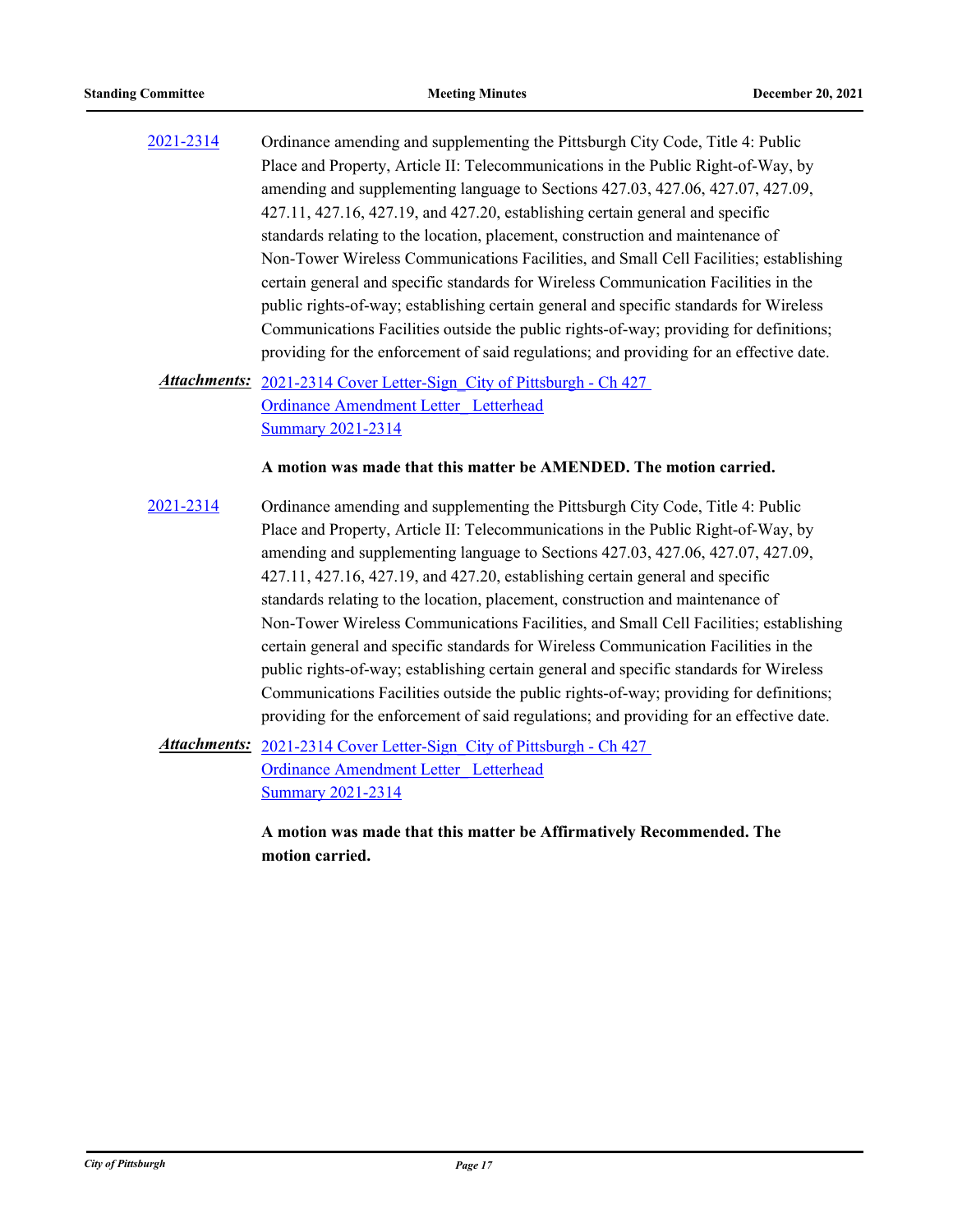[2021-2315](http://pittsburgh.legistar.com/gateway.aspx?m=l&id=/matter.aspx?key=27218) Resolution amending Resolution No. 332, effective May 28, 2019, entitled "authorizing the Mayor and the Director of the Department of Public Works, to enter into a Professional Services Agreement, between the City of Pittsburgh and Winston Design Development, for architectural and engineering design services for a series of interior remodels for six fire stations within the City of Pittsburgh, at a cost not to exceed FOUR HUNDRED SEVEN THOUSAND EIGHT HUNDRED SEVENTY TWO DOLLARS AND SIXTY SIX CENTS (\$407,872.66)," to the not-to-exceed amount of SEVEN HUNDRED TWO THOUSAND SEVEN HUNDRED SIXTY NINE DOLLARS AND NO CENTS (\$702,769.00).

[2021-2315 Cover Letter-PW DOC008](http://pittsburgh.legistar.com/gateway.aspx?M=F&ID=e697c12a-e1ed-4bf5-8cc3-3d46b8b5dd20.PDF) *Attachments:*

[Summary 2021-2315](http://pittsburgh.legistar.com/gateway.aspx?M=F&ID=6deded91-b39a-47f9-898c-0cbc7dbf1e61.docx)

**A motion was made that this matter be Affirmatively Recommended. The motion carried.**

# **LAND USE AND ECONOMIC DEVELOPMENT COMMITTEE, MR. WILSON, CHAIR**

#### **SUPPLEMENTAL - NEW PAPERS**

[2021-2361](http://pittsburgh.legistar.com/gateway.aspx?m=l&id=/matter.aspx?key=27269) Resolution further amending Resolution No. 816 of 2015, effective December 18, 2015, as amended, entitled "Resolution adopting and approving the 2016 Capital Budget and the 2016 Community Development Block Grant Program, and the 2016 through 2021 Capital Improvement Program" by reducing ALLEGHENY WEST by \$7,530, reducing CAMERON WELCH YOUTH BASEBALL by \$2,970, increasing COMMUNITY ALLIANCE OF SPRING GARDEN/EAST DEUSTCHTOWN by \$10,500, and authorizing a subsequent Agreement or Agreements.

Attachments: 2021-2361 Cover Letter-Signed Public Service Grant PY16 D1 Legislation Letter 12.17.21 [Summary 2021-2361](http://pittsburgh.legistar.com/gateway.aspx?M=F&ID=5d9bbe09-a9e5-45a3-8088-02dd3ca2afb7.docx)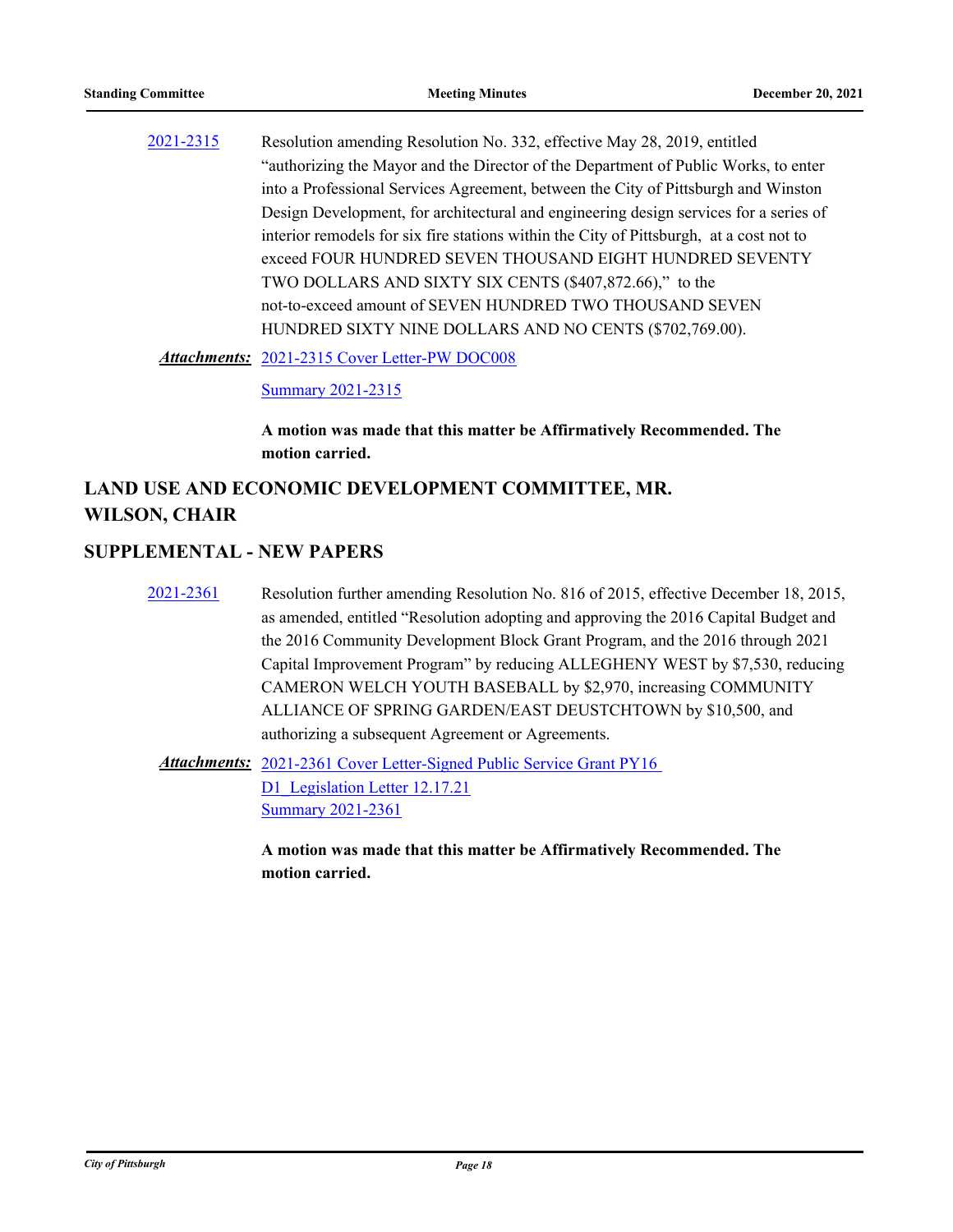| 2021-2362 | Resolution further amending Resolution No. 772 of 2016, effective January 1, 2017, as |
|-----------|---------------------------------------------------------------------------------------|
|           | amended, entitled "Resolution adopting and approving the 2017 Capital Budget and the  |
|           | 2017 Community Development Block Grant Program; approving the 2017 through 2022       |
|           | Capital Improvement Program" by reducing ALLEGHENY WEST by \$6,000, reducing          |
|           | BRIGHTON HEIGHTS SENIOR CENTER by \$2,500, increasing COMMUNITY                       |
|           | ALLIANCE OF SPRING GARDEN/EAST DEUSTCHTOWN by \$8,500, and                            |
|           | authorizing a subsequent Agreement or Agreements.                                     |
|           |                                                                                       |

Attachments: 2021-2362 Cover Letter-Public Service Grant PY17 D1 Legislation Letter 12.14.21 [Summary 2021-2362](http://pittsburgh.legistar.com/gateway.aspx?M=F&ID=46ab563f-529f-431d-9599-4bd92952a1da.docx)

### **A motion was made that this matter be Affirmatively Recommended. The motion carried.**

- [2021-2363](http://pittsburgh.legistar.com/gateway.aspx?m=l&id=/matter.aspx?key=27271) Resolution further amending Resolution No. 797, effective December 28, 2017, as amended, entitled "Resolution adopting and approving the 2018 Capital Budget and the 2018 Community Development Block Grant Program, and the 2018 through 2023 Capital Improvement Program" by reducing ST. AMBROSE MANOR by \$6,000, reducing DISTRICT 1 DPW PROJECTS by \$12,270, increasing COMMUNITY ALLIANCE OF SPRING GARDEN/EAST DEUSTCHTOWN by \$18,270, and authorizing a subsequent Agreement or Agreements.
	- Attachments: 2021-2363 Cover Letter-Signed Updated Public Service Grant PY18 D1 Legislation Letter 12.17.21 [Summary 2021-2363](http://pittsburgh.legistar.com/gateway.aspx?M=F&ID=0a016c77-2edb-4f1b-88dd-8c58b6492628.docx)

**A motion was made that this matter be Affirmatively Recommended. The motion carried.**

- [2021-2364](http://pittsburgh.legistar.com/gateway.aspx?m=l&id=/matter.aspx?key=27272) Resolution further amending Resolution No. 863 of 2018, effective January 1, 2019, as amended, entitled "Resolution adopting and approving the 2019 Capital Budget and the 2019 Community Development Block Grant Program, and the 2019 through 2024 Capital Improvement Program" by reducing HISTORIC DEUTSCHTOWN DEVELOPMENT CORP by \$5,000.00, increasing COMMUNITY ALLIANCE OF SPRING GARDEN/EAST DEUSTCHTOWN by \$5,000, and authorizing a subsequent Agreement or Agreements.
	- Attachments: 2021-2364 Cover Letter-Public Service Grant PY19 D1 Legislation Letter 12.14.21 WF [Summary 2021-2364](http://pittsburgh.legistar.com/gateway.aspx?M=F&ID=4c4d2808-b2c4-449a-81e3-d56bf5c77611.docx)

**A motion was made that this matter be Affirmatively Recommended. The motion carried.**

# **DEFERRED PAPERS**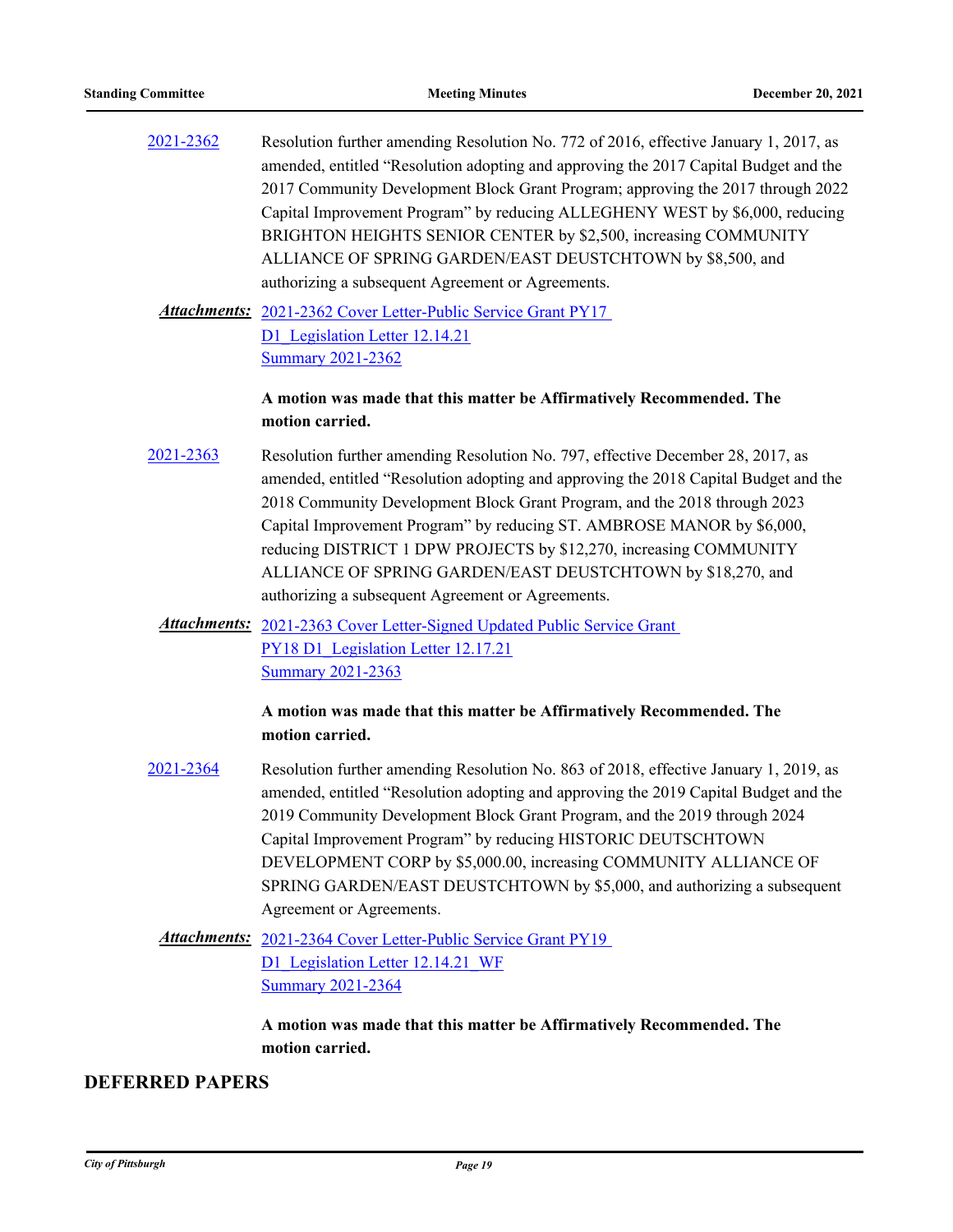[2021-2165](http://pittsburgh.legistar.com/gateway.aspx?m=l&id=/matter.aspx?key=27058) Resolution providing for the designation as a Historic Building under Title 11 of the Code of Ordinances the certain site known as Engine Company 28 located at 700 Filbert Street (52-D-346) in Shadyside, in the 7th Ward, City of Pittsburgh. *(Public Hearing held 12/15/21)*

### Attachments: 2021-2165 Cover Letter-Engine Company 28 Cover Letter 10.27.21

#### **A motion was made that this matter be Affirmatively Recommended. The motion carried.**

[2021-2230](http://pittsburgh.legistar.com/gateway.aspx?m=l&id=/matter.aspx?key=27133) Ordinance amending and supplementing the City Code at Title Six: Conduct, Article I: Regulated Rights and Actions, by adding a new Chapter 610 entitled "Prohibition on Use of Certain Bags and Checkout Bag Charge," to permit the use of only certain bags by retail establishments at the point of sale or for a delivery; and establishing a charge, payable by the customer to the establishment, for the provision of other types of bags; all under certain terms and conditions.

#### *(Post Agenda held 12/17/21)*

SPONSOR /S: COUNCIL MEMBER STRASSBURGER AND COUNCIL MEMBER O'CONNOR

**CO-SPONSOR /S:** Council Member Kraus and Council Member Wilson

## **A motion was made that this matter be TABLED. The motion carried by the following vote:**

- Aye: 8 Council Member Burgess, Council Member Coghill, Council Member Gross, Council Member Kraus, Council Member Lavelle, Council Member Kail-Smith, Council Member Strassburger, and Council Member Wilson
- **No:** 0

**Abstain:** 0

**Out of Room:** 1 - Council Member O'Connor

#### **NEW PAPERS**

[2021-2336](http://pittsburgh.legistar.com/gateway.aspx?m=l&id=/matter.aspx?key=27239) Resolution authorizing the Mayor and the Director of the Department of City Planning and the Director of the Department Permits, Licenses, and Inspections to enter into an Agreement with the Allegheny County Conservation District with the intent clarifying roles and responsibilities related to Erosion and Sediment Control on construction activities with significant earth disturbance.

# Attachments: 2021-2336 Cover Letter-Allegheny County Conservation District-converted [Summary 2021-2336](http://pittsburgh.legistar.com/gateway.aspx?M=F&ID=af278c5e-b8f7-43f9-83cb-8fd136bbaf37.docx)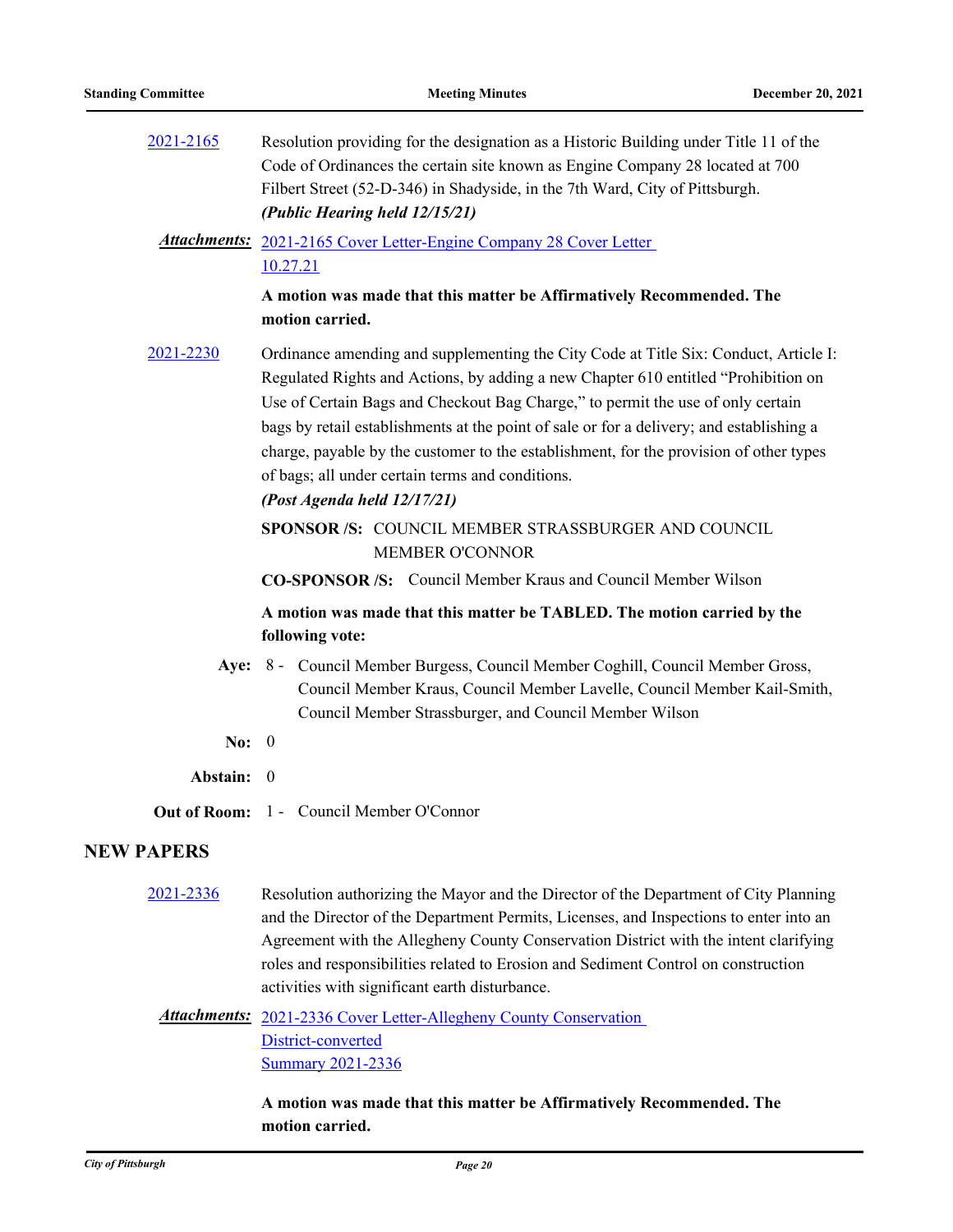[2021-2337](http://pittsburgh.legistar.com/gateway.aspx?m=l&id=/matter.aspx?key=27240) Resolution authorizing the Mayor and the Director of the Department of City Planning and the Director of the Department Permits, Licenses, and Inspections to enter into an Agreement with the Pittsburgh Water and Sewage Authority with the intent of delineating each party's obligations with respect to completion of each Minimum Control Measure "MCM" required for NPDES permit #PAI136133.

Attachments: 2021-2337 Cover Letter-Municipal Separate Storm Sewer System-converted [Summary 2021-2337](http://pittsburgh.legistar.com/gateway.aspx?M=F&ID=e401049c-70be-467f-a4b2-95781c0e3f20.docx)

### **A motion was made that this matter be Affirmatively Recommended. The motion carried.**

- [2021-2338](http://pittsburgh.legistar.com/gateway.aspx?m=l&id=/matter.aspx?key=27241) Resolution further amending Resolution No. 863 of 2018, effective January 1, 2019, as amended, entitled "Resolution adopting and approving the 2019 Capital Budget and the 2019 Community Development Block Grant Program, and the 2019 through 2024 Capital Improvement Program," so as to re-allocate Emergency Solutions Grant - Cares Act (ESG-CV) funding and authorize a subsequent Agreement or Agreements to provide emergency shelter services, street outreach services, rental assistance and housing relocation and stabilization services, and/or data collection activities.
	- Attachments: 2021-2338 Cover Letter-2019 ESG-CV Re-allocation\_Letter\_120721 [Summary 2021-2338](http://pittsburgh.legistar.com/gateway.aspx?M=F&ID=8ff6efd3-a14b-42f8-a730-3a2b996b5436.docx)

### **A motion was made that this matter be Affirmatively Recommended. The motion carried.**

[2021-2339](http://pittsburgh.legistar.com/gateway.aspx?m=l&id=/matter.aspx?key=27242) Resolution amending Resolution No. 804 of 2021, entitled "Resolution further amending Resolution No. 863 of 2018, effective January 1, 2019, as amended, entitled 'Resolution adopting and approving the 2019 Capital Budget and the 2019 Community Development Block Grant Program, and the 2019 through 2024 Capital Improvement Program' so as to reduce COMMUNITY-BASED ORGANIZATIONS by \$4,300.29, increase NEIGHBORHOOD ECONOMIC DEVELOPMENT by \$4,300.29, and authorize a subsequent Agreement or Agreements" to revise a JD Edwards job number.

Attachments: [2021-2339 Cover Letter-NED Letter](http://pittsburgh.legistar.com/gateway.aspx?M=F&ID=d5932733-8603-42cc-990d-6e8f51c9a986.docx)

[Summary 2021-2339](http://pittsburgh.legistar.com/gateway.aspx?M=F&ID=90453ebe-c14d-44a4-99a3-4fb0925bc847.docx)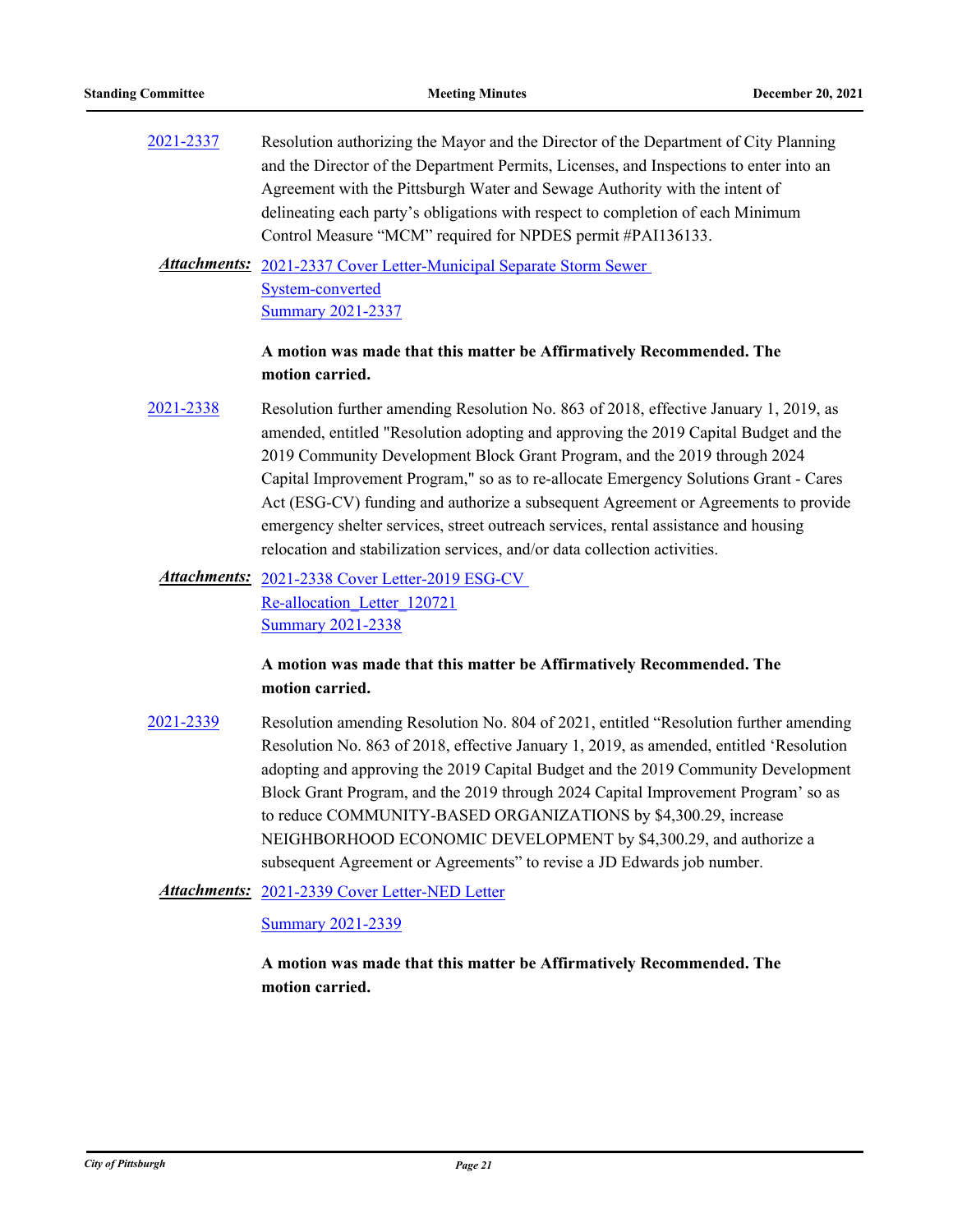| 2021-2340 | Resolution providing for an Agreement with Strategy Solutions, Inc., to provide public |
|-----------|----------------------------------------------------------------------------------------|
|           | engagement and Citizen Participation for the City's Annual Action Plan and             |
|           | Consolidated Five Year Plan for HUD in an amount not to exceed One Hundred             |
|           | Twenty-Two Thousand and Ten Dollars (\$122,010.00).                                    |

Attachments: 2021-2340 Cover Letter-Citizen Participation Contract Award\_Letter\_120821 [Summary 2021-2340](http://pittsburgh.legistar.com/gateway.aspx?M=F&ID=a5d9f56a-e4b0-4de0-b795-387f0fb874ea.docx)

[2021-2340 Approval letter -Strategy Solutions](http://pittsburgh.legistar.com/gateway.aspx?M=F&ID=d7f263e4-bf36-4602-b94d-07ada9fe9422.pdf)

#### **A motion was made that this matter be Affirmatively Recommended. The motion carried.**

[2021-2341](http://pittsburgh.legistar.com/gateway.aspx?m=l&id=/matter.aspx?key=27244) Resolution providing for the issuance of a warrant in favor of Student Conservation Association, Inc. in the amount thirteen thousand, six hundred and three dollars, and twenty-one cents (\$13,603.21) for sustainability fellowship services provided to the city for placement fees and public sector fellows.

#### Attachments: [2021-2341 Cover Letter-Council Letter SCA](http://pittsburgh.legistar.com/gateway.aspx?M=F&ID=feec52a2-74ae-4a8a-a6ab-15710e19802b.docx)

[Summary 2021-2341](http://pittsburgh.legistar.com/gateway.aspx?M=F&ID=b41f083c-16aa-444f-a456-9832b7289458.docx)

### **A motion was made that this matter be Affirmatively Recommended. The motion carried.**

[2021-2342](http://pittsburgh.legistar.com/gateway.aspx?m=l&id=/matter.aspx?key=27245) Resolution authorizing the Mayor and Director of the Department of Permits, Licenses and Inspections to enter on behalf of the City of Pittsburgh into a Professional Service Agreement or Agreements with BABICHacoustics for sound engineering consulting services at an overall cost to the City not to exceed FORTY-FIVE THOUSAND DOLLARS (\$45,000).

Attachments: 2021-2342 Cover Letter-Legislation Letter - Sound Engineering 2021 [2021-2342 RFP21000330 - Sound Engineering Consulting](http://pittsburgh.legistar.com/gateway.aspx?M=F&ID=abc28385-db09-40cb-943c-bda14ca72e24.pdf)  **Services** [Summary 2021-2342](http://pittsburgh.legistar.com/gateway.aspx?M=F&ID=45e32870-8c40-42b5-94bb-61e2d2869363.docx)

### **A motion was made that this matter be Affirmatively Recommended. The motion carried.**

[2021-2343](http://pittsburgh.legistar.com/gateway.aspx?m=l&id=/matter.aspx?key=27246) Resolution further amending Resolution number 675 of 2008, entitled "Adopting and approving the 2009 Capital Budget" by transferring \$45,807.63 from West Ohio Street Bridge to East Ohio Streetscape Planning and Design.

**SPONSOR /S:** COUNCIL MEMBER WILSON

*Attachments:* [2021-2343 Summary](http://pittsburgh.legistar.com/gateway.aspx?M=F&ID=dca036e3-9a8d-4b08-92bc-9e31d7ee7418.docx)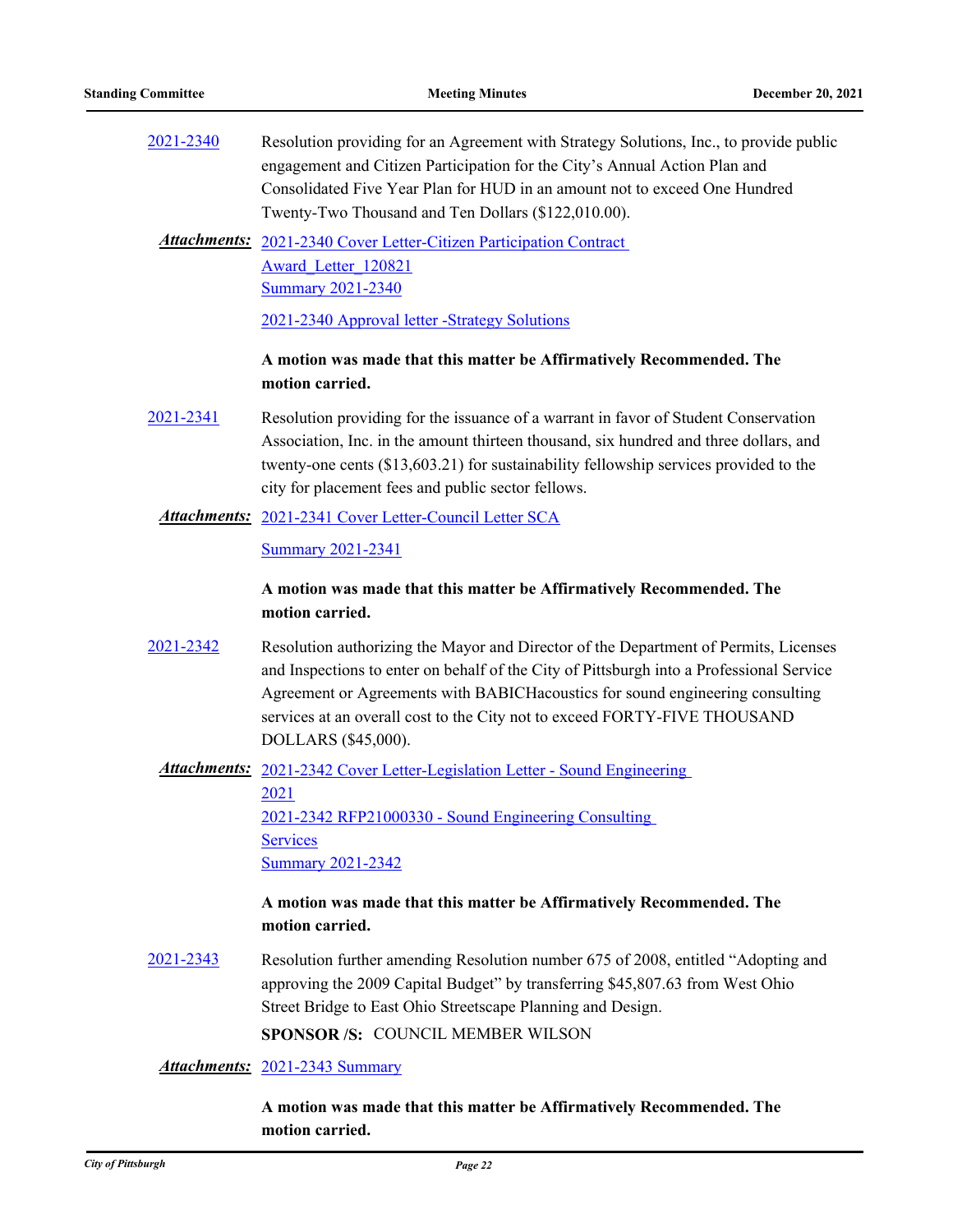[2021-2344](http://pittsburgh.legistar.com/gateway.aspx?m=l&id=/matter.aspx?key=27247) Resolution further amending Resolution number 768 of 2009, entitled "Adopting and approving the 2010 Capital Budget" by transferring \$4,192.37 of remaining funds from two District 1 specific capital projects to East Ohio Streetscape planning and design.

**SPONSOR /S:** COUNCIL MEMBER WILSON

#### *Attachments:* [2021-2344 Summary](http://pittsburgh.legistar.com/gateway.aspx?M=F&ID=1248e956-91df-4fbf-8b7e-c2e9afd48036.docx)

**A motion was made that this matter be Affirmatively Recommended. The motion carried.**

#### **URBAN RECREATION COMMITTEE, REV. BURGESS, CHAIR**

# **NEW PAPERS**

- [2021-2299](http://pittsburgh.legistar.com/gateway.aspx?m=l&id=/matter.aspx?key=27202) Resolution authorizing the Mayor and the Director of the Department of Public Works and the Director of the Department Parks and Recreation to enter into a certain Cooperation Agreement amendment, as further provided herein, with the Pittsburgh Parks Conservancy with the intent of extending and expanding the term and scope of the existing agreement.
	- [2021-2299 Cover Letter-PPC Council Letter](http://pittsburgh.legistar.com/gateway.aspx?M=F&ID=e98cd70a-8461-4e01-9e13-3f179bf05291.pdf) *Attachments:*

[2021-2299 -Exhibit A](http://pittsburgh.legistar.com/gateway.aspx?M=F&ID=3aaf7540-e67a-49c9-9c34-65f19034cf52.docx)

[Summary 2021-2299](http://pittsburgh.legistar.com/gateway.aspx?M=F&ID=68b5464e-ffcb-4e50-8adb-b3c22f0885c9.docx)

#### **A motion was made that this matter be Affirmatively Recommended. The motion carried.**

[2021-2300](http://pittsburgh.legistar.com/gateway.aspx?m=l&id=/matter.aspx?key=27203) Resolution providing for the designation and transfer of certain public properties within the Hill District and Polish Hill neighborhoods from the Greenways for Pittsburgh Program and other adjacent vacant properties under City ownership to be formalized and adopted as a City park.

Attachments: [2021-2300 Cover Letter-Bigelow Greenway - Letter](http://pittsburgh.legistar.com/gateway.aspx?M=F&ID=713d0b45-7656-4329-b60a-feea9339ba1b.docx)

[Summary 2021-2300](http://pittsburgh.legistar.com/gateway.aspx?M=F&ID=69ed35e8-c1ec-4b14-94c8-26e4c7823dfe.docx)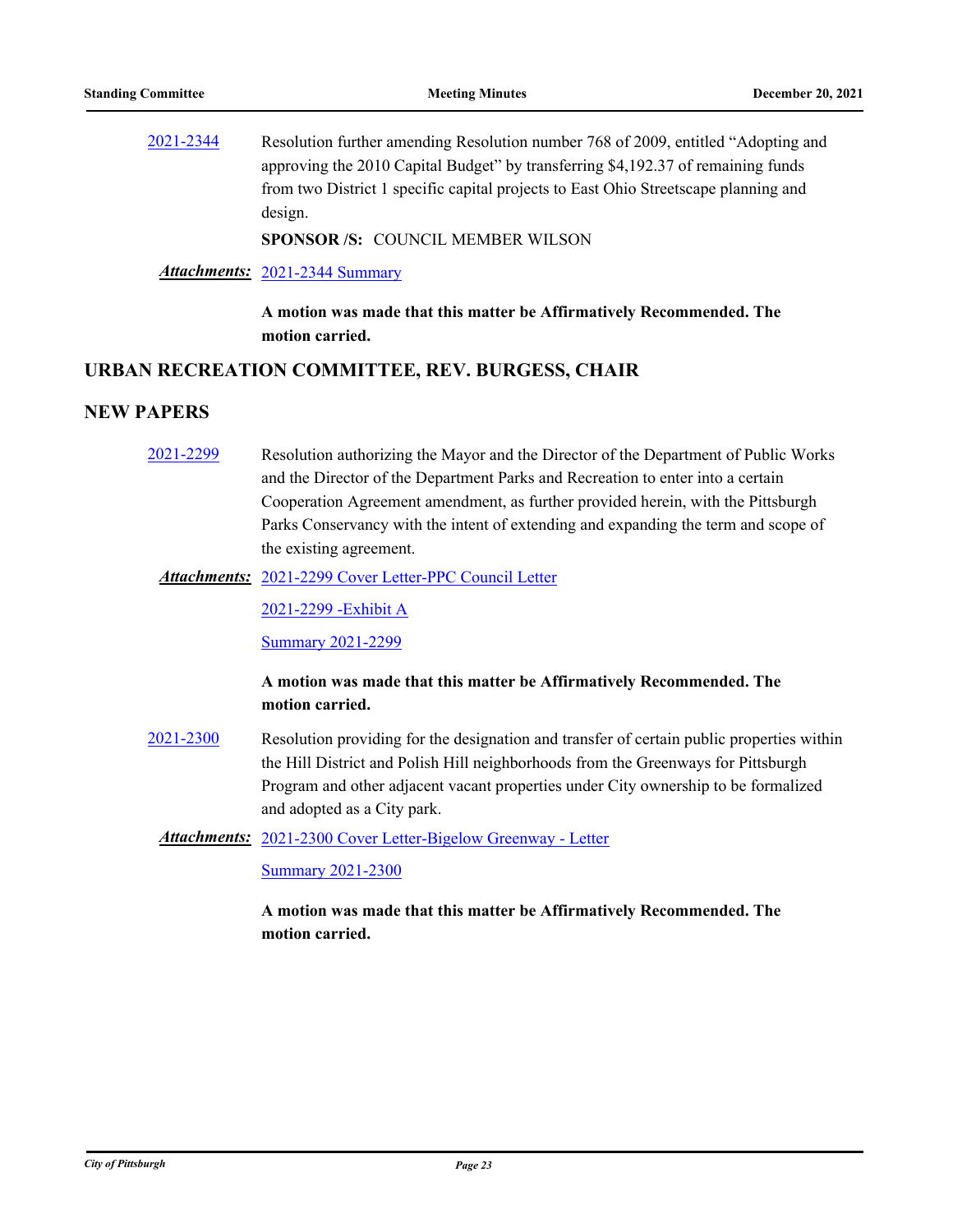[2021-2301](http://pittsburgh.legistar.com/gateway.aspx?m=l&id=/matter.aspx?key=27204) Resolution providing for the designation and transfer of certain public properties within the Overbrook neighborhood from the Greenways for Pittsburgh Program and other adjacent vacant properties under City ownership to be formalized and adopted as a City park.

#### [2021-2301 Cover Letter-Fairhaven Greenway - Letter](http://pittsburgh.legistar.com/gateway.aspx?M=F&ID=7d955c1e-5aa0-416e-a06c-6e27d2c319dc.docx) *Attachments:*

#### [Summary 2021-2301](http://pittsburgh.legistar.com/gateway.aspx?M=F&ID=069165f5-16b4-4989-bdda-c8c5f345dad5.docx)

### **A motion was made that this matter be Affirmatively Recommended. The motion carried.**

[2021-2302](http://pittsburgh.legistar.com/gateway.aspx?m=l&id=/matter.aspx?key=27205) Resolution providing for the designation and transfer of certain public properties within the South Side Slopes and Allentown neighborhoods from the Greenways for Pittsburgh Program and other adjacent vacant properties under City ownership to be formalized and adopted as a City park.

#### Attachments: [2021-2302 Cover Letter-Knoxville Incline Park - Letter](http://pittsburgh.legistar.com/gateway.aspx?M=F&ID=f0a6ebab-74ac-4b36-9a1c-e9200dac9c84.docx)

[Summary 2021-2302](http://pittsburgh.legistar.com/gateway.aspx?M=F&ID=3d8acdbe-6719-415f-8640-f8b96126054d.docx)

#### **A motion was made that this matter be Affirmatively Recommended. The motion carried.**

[2021-2303](http://pittsburgh.legistar.com/gateway.aspx?m=l&id=/matter.aspx?key=27206) Resolution providing for the designation and transfer of certain public properties within the Brookline neighborhood from the Greenways for Pittsburgh Program and other adjacent vacant properties under City ownership to be formalized and adopted as a City park.

#### Attachments: [2021-2303 Cover Letter-Moore Park Greenway - Letter](http://pittsburgh.legistar.com/gateway.aspx?M=F&ID=d43f680b-5216-4d5b-9173-8ce3bccc7fa3.docx)

#### [Summary 2021-2303](http://pittsburgh.legistar.com/gateway.aspx?M=F&ID=9c023232-3cc1-4b71-b5fa-8125c81f3f48.docx)

# **A motion was made that this matter be Affirmatively Recommended. The motion carried.**

[2021-2304](http://pittsburgh.legistar.com/gateway.aspx?m=l&id=/matter.aspx?key=27207) Resolution providing for the designation and transfer of certain public properties within the Beechview and Mount Washington neighborhoods from the Greenways for Pittsburgh Program and other adjacent vacant properties under City ownership to be formalized and adopted as a City park.

#### [2021-2304 Cover Letter-Seldom Seen- Letter](http://pittsburgh.legistar.com/gateway.aspx?M=F&ID=90f13ff8-ee08-43f0-aaee-40eb8d202ed6.docx) *Attachments:*

#### [Summary 2021-2304](http://pittsburgh.legistar.com/gateway.aspx?M=F&ID=fca427de-7ef8-4b63-a8e0-120f3827d7ad.docx)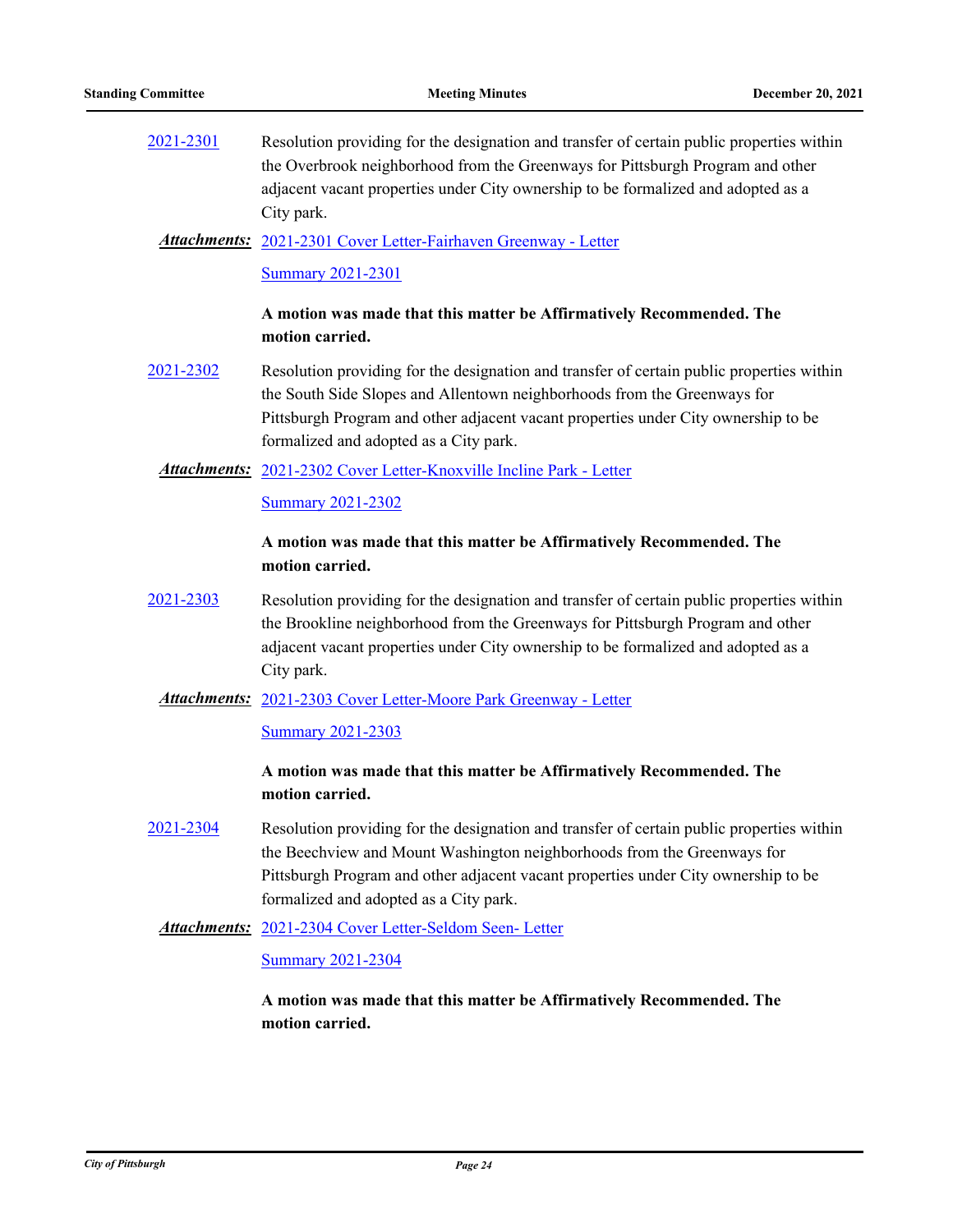[2021-2305](http://pittsburgh.legistar.com/gateway.aspx?m=l&id=/matter.aspx?key=27208) Resolution providing for the designation and transfer of certain public properties within the Hazelwood, Glen Hazel, and Greenfield neighborhoods from the Greenways for Pittsburgh Program and other adjacent vacant properties under City ownership to be formalized and adopted as a City park.

[2021-2305 Cover Letter-Hazelwood Greenway - Letter](http://pittsburgh.legistar.com/gateway.aspx?M=F&ID=0642dc18-cfb8-4fce-b006-3e2771c71d94.docx) *Attachments:*

**[Summary 2021-2305](http://pittsburgh.legistar.com/gateway.aspx?M=F&ID=e85f278d-427b-429c-8b40-fb762fa7f158.docx)** 

**A motion was made that this matter be Affirmatively Recommended. The motion carried.**

- [2021-2306](http://pittsburgh.legistar.com/gateway.aspx?m=l&id=/matter.aspx?key=27209) Resolution authorizing the Department of Parks and Recreation to enter into a Community Partner Access Agreement or Agreement(s) with the POOR LAW at no cost for use of the Burgwin Community Center in order to provide recreational and community-focused activities.
	- Attachments: 2021-2306 Cover Letter-2021 POOR LAW Community Partner Access Agreement **[Summary 2021-2306](http://pittsburgh.legistar.com/gateway.aspx?M=F&ID=9bd6252f-8c0b-4004-905f-3899f3bc3d63.docx)**

**A motion was made that this matter be Affirmatively Recommended. The motion carried.**

# **INNOVATION, PERFORMANCE AND ASSET MANAGEMENT COMMITTEE, MRS. STRASSBURGER, CHAIR**

#### **NEW PAPERS**

[2021-2335](http://pittsburgh.legistar.com/gateway.aspx?m=l&id=/matter.aspx?key=27238) Resolution amending Resolution No. 616 of 2016 providing for an Agreement or Agreements and a Lease or Leases by and between the City of Pittsburgh ("City") and First Vehicle Services ("First Vehicle"), pursuant to which First Vehicle will furnish all work and services needed to manage and maintain the City's Vehicle Fleet, cost shall not exceed 66,689,914 over a 7 year period.

Attachments: 2021-2335 Cover Letter-FVS Legislation Letter 12.7.21

[Summary 2021-2335](http://pittsburgh.legistar.com/gateway.aspx?M=F&ID=8c3fc000-4bb0-4e99-87a2-d020ec00acc9.docx)

**A motion was made that this matter be Affirmatively Recommended. The motion carried.**

# **INTERGOVERNMENTAL AFFAIRS COMMITTEE, MS. GROSS, CHAIR**

#### **RECOMMITTED PAPERS**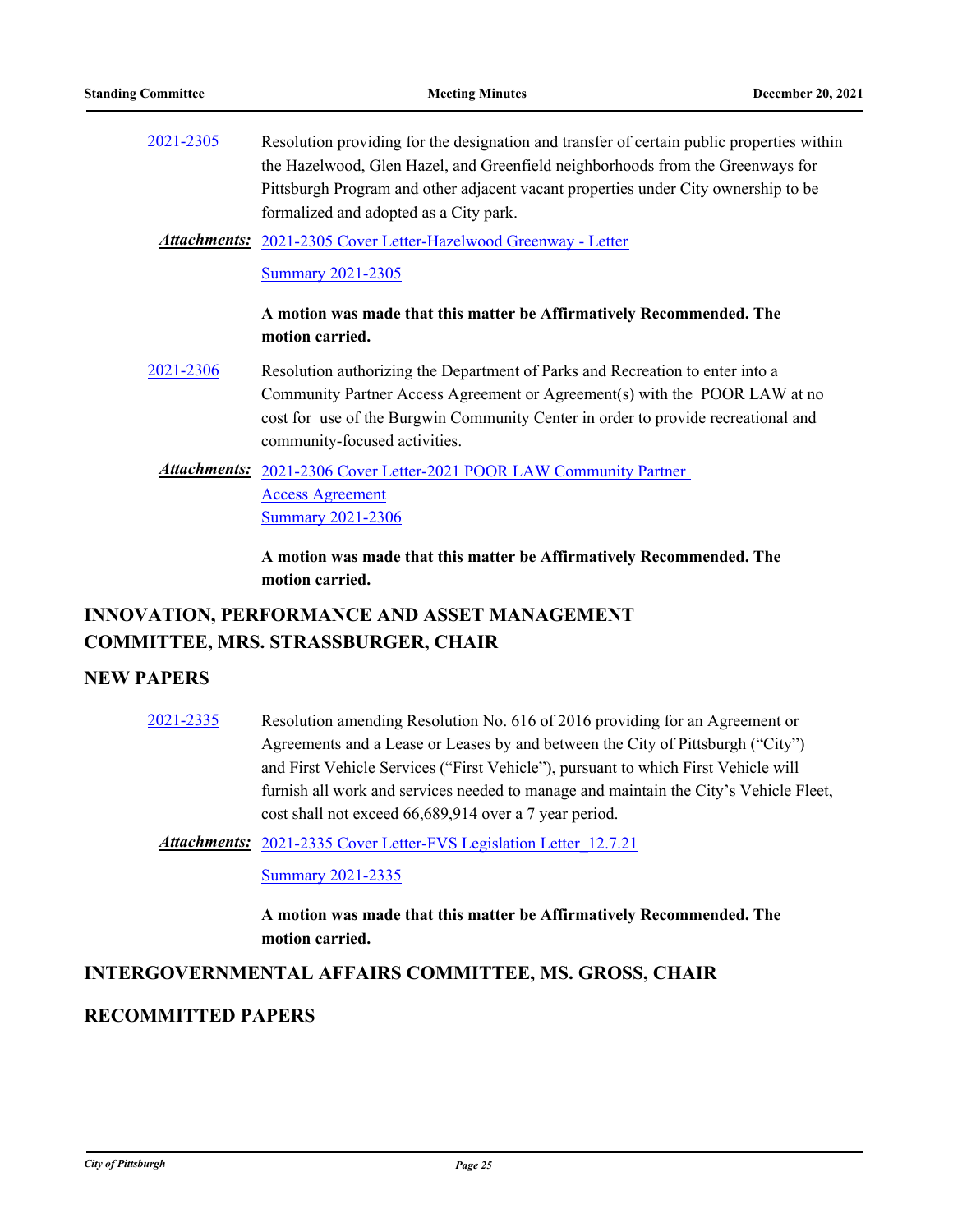| 2021-1852         | Resolution authorizing the Urban Redevelopment Authority of Pittsburgh to acquire all<br>the City's Right, Title and Interest, if any, in and to the Publicly-Owned Property in<br>the 20th Ward of the City of Pittsburgh designated in the Deed Registry Office of<br>Allegheny County as Block 42-M, Lot 22 (Council District No. 2 - Zephyr Avenue -<br>southwest side of Zephyr Avenue south of Sherwood Avenue). |  |
|-------------------|------------------------------------------------------------------------------------------------------------------------------------------------------------------------------------------------------------------------------------------------------------------------------------------------------------------------------------------------------------------------------------------------------------------------|--|
|                   | Attachments: 2021-1852 Cover Letter-2929 Zephyr Avenue Letter 09072021                                                                                                                                                                                                                                                                                                                                                 |  |
|                   | <b>Summary 2021-1852</b>                                                                                                                                                                                                                                                                                                                                                                                               |  |
|                   | A motion was made that this matter be TABLED. The motion carried by the<br>following vote:                                                                                                                                                                                                                                                                                                                             |  |
|                   | Aye: 8 - Council Member Coghill, Council Member Gross, Council Member Kraus,<br>Council Member Lavelle, Council Member O'Connor, Council Member<br>Kail-Smith, Council Member Strassburger, and Council Member Wilson                                                                                                                                                                                                  |  |
| No: $0$           |                                                                                                                                                                                                                                                                                                                                                                                                                        |  |
| Abstain: 0        |                                                                                                                                                                                                                                                                                                                                                                                                                        |  |
|                   | <b>Out of Room:</b> 1 - Council Member Burgess                                                                                                                                                                                                                                                                                                                                                                         |  |
| <b>NEW PAPERS</b> |                                                                                                                                                                                                                                                                                                                                                                                                                        |  |
| 2021-2316         | Resolution authorizing the Urban Redevelopment Authority of Pittsburgh to acquire all<br>the City's Right, Title and Interest, if any, in and to the Publicly-Owned property in the<br>13th Ward of the City of Pittsburgh designated in the Deed Registry Office of<br>Allegheny County as Block 174-J, Lot 95 (623 North Homewood Avenue - Council<br>District No. 9).                                               |  |
|                   | Attachments: 2021-2316 Cover Letter-623 N. Homewood Ave Acquisition<br>Letter 12072021.docx<br><b>Summary 2021-2316</b>                                                                                                                                                                                                                                                                                                |  |
|                   | A motion was made that this matter be Affirmatively Recommended. The<br>motion carried.                                                                                                                                                                                                                                                                                                                                |  |
| 2021-2317         | Resolution authorizing the Urban Redevelopment Authority of Pittsburgh to acquire all<br>the City's Right, Title and Interest, if any, in and to the Publicly-Owned property in the<br>26th Ward of the City of Pittsburgh designated in the Deed Registry Office of<br>Allegheny County as Block 46-B, Lot 76 (east side of Perrysville Avenue, just north<br>of North Charles Street - Council District No. 6).      |  |
|                   | Attachments: 2021-2317 Cover Letter-Perrysville Ave Acquisition Letter<br>12072021.docx<br><b>Summary 2021-2317</b>                                                                                                                                                                                                                                                                                                    |  |